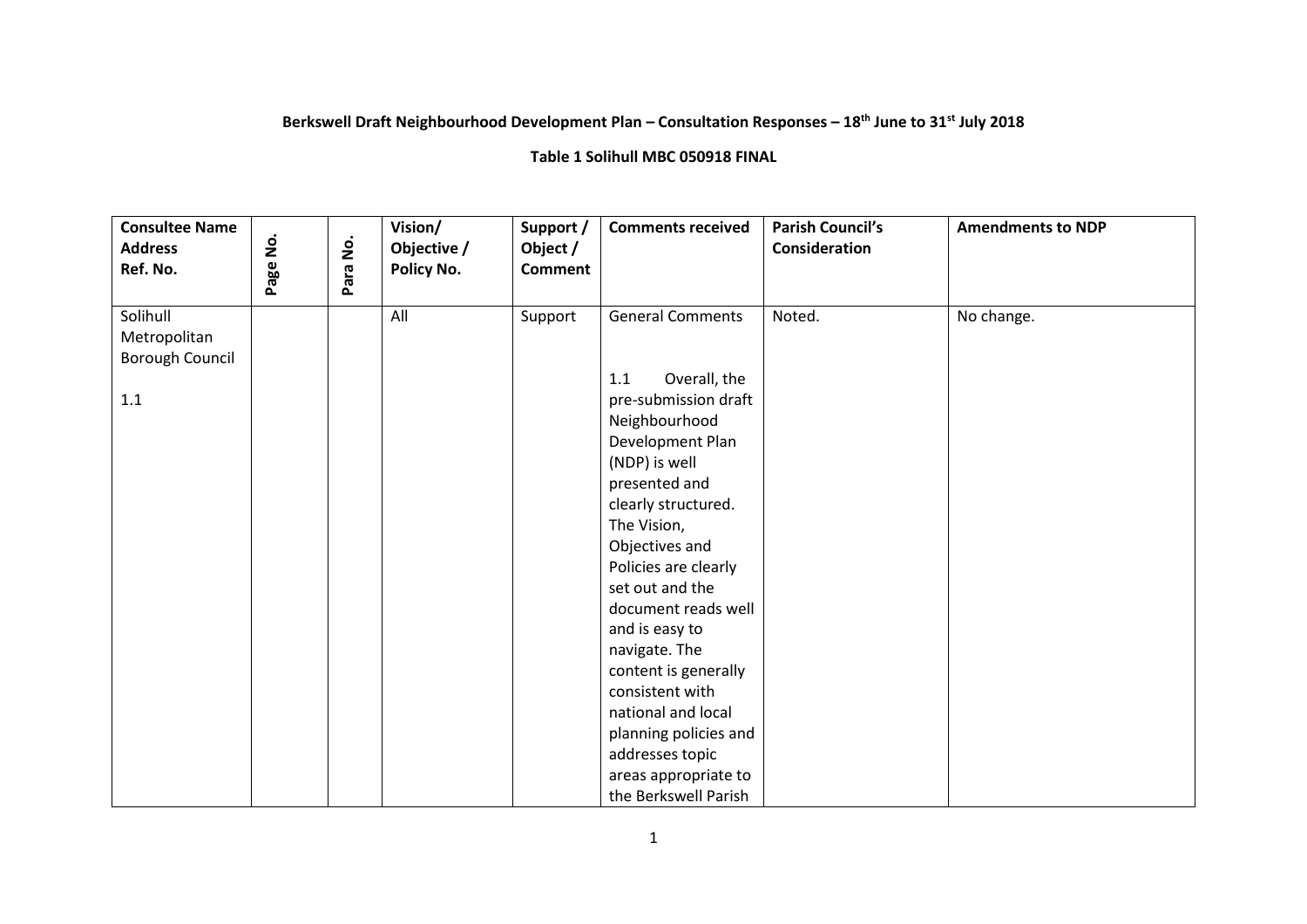| <b>Consultee Name</b><br><b>Address</b><br>Ref. No. | Page No. | $\dot{\mathsf{S}}$<br>Para <sup>1</sup> | Vision/<br>Objective /<br>Policy No.    | Support /<br>Object /<br><b>Comment</b> | <b>Comments received</b>                                                                                                                                                                                                           | <b>Parish Council's</b><br><b>Consideration</b>                 | <b>Amendments to NDP</b>                                                                                                                                                                                |
|-----------------------------------------------------|----------|-----------------------------------------|-----------------------------------------|-----------------------------------------|------------------------------------------------------------------------------------------------------------------------------------------------------------------------------------------------------------------------------------|-----------------------------------------------------------------|---------------------------------------------------------------------------------------------------------------------------------------------------------------------------------------------------------|
|                                                     |          |                                         |                                         |                                         | area. The Council is<br>generally supportive<br>of and welcomes<br>many of the aims<br>and objectives of the<br>policies, particularly<br>those relating to<br>design, village<br>character and<br>heritage and natural<br>assets. |                                                                 |                                                                                                                                                                                                         |
| 1.2                                                 |          |                                         | <b>Vision and</b><br><b>Objectives</b>  |                                         | <b>Vision and</b><br><b>Objectives</b><br>Reference to<br>protection and<br>enhancement of the<br>structure and<br>character of Arden<br>Warwickshire<br>Landscape<br>characteristics could<br>be added to<br>Objective 4.         | Accepted - but this<br>would read better as a<br>new objective. | Amend NDP.<br>Insert new Objective 3 and<br>renumber others:<br>" To secure development which<br>protects and enhances the<br>structure and characteristics of<br>the Arden Warwickshire<br>Landscape." |
| 1.3                                                 |          |                                         | <b>B1</b><br>2d<br>2e<br>2 <sub>h</sub> | Comment                                 | <b>Housing</b><br>Much of the<br>1.3<br>content of the                                                                                                                                                                             | Partially accepted.                                             | Amend NDP.<br>Amend Policy B1 criterion 2b to:                                                                                                                                                          |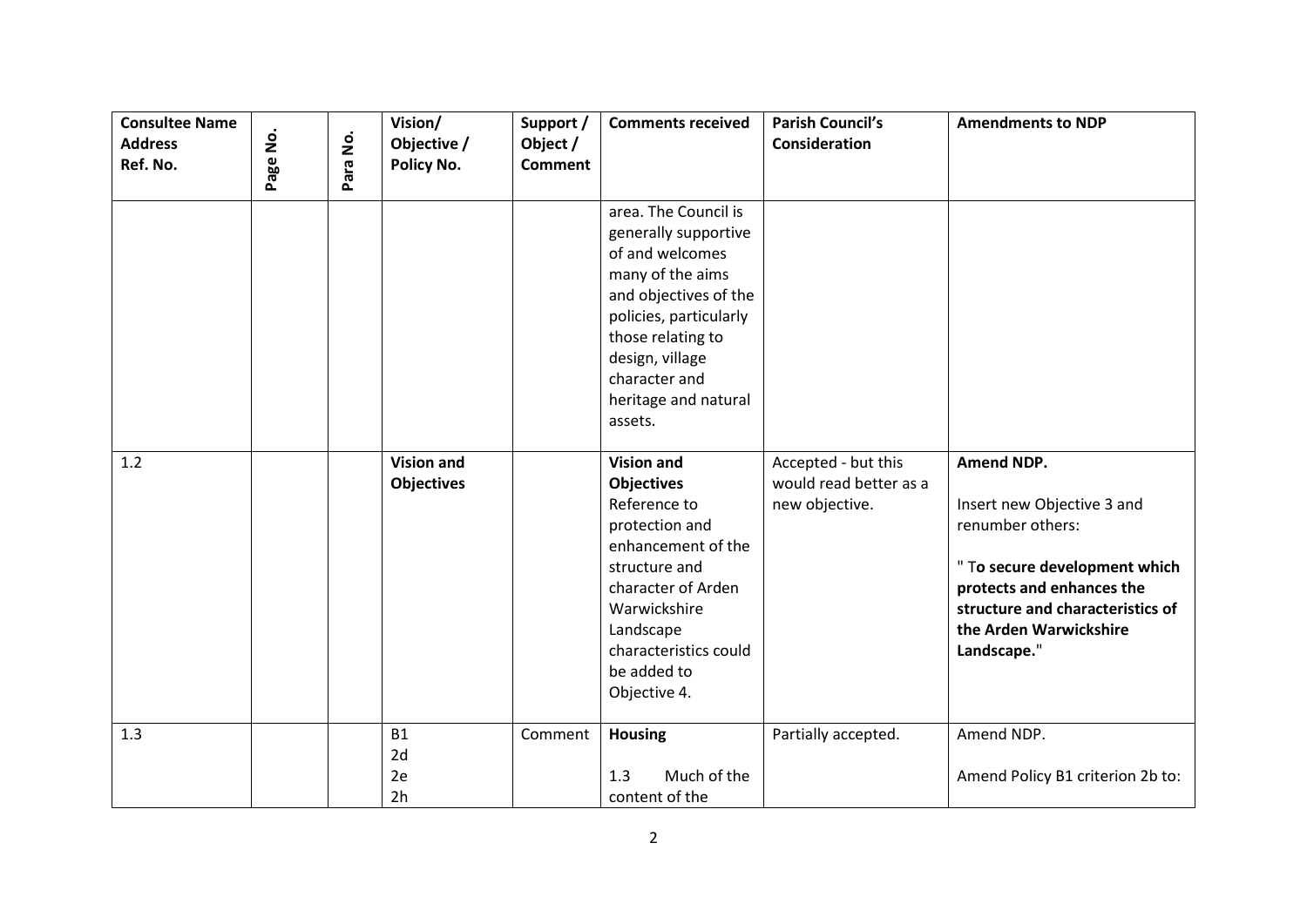| <b>Consultee Name</b>      |           |      | Vision/                   | Support /                  | <b>Comments received</b>                    | <b>Parish Council's</b>                         | <b>Amendments to NDP</b>                                        |
|----------------------------|-----------|------|---------------------------|----------------------------|---------------------------------------------|-------------------------------------------------|-----------------------------------------------------------------|
| <b>Address</b><br>Ref. No. | ġ<br>Page | ġ    | Objective /<br>Policy No. | Object /<br><b>Comment</b> |                                             | <b>Consideration</b>                            |                                                                 |
|                            |           | Para |                           |                            |                                             |                                                 |                                                                 |
|                            |           |      |                           |                            | housing policies is<br>welcomed as          | Revise 2b to include<br>reference to closes and | " Layouts should include small<br>scale clusters of mixed scale |
|                            |           |      |                           |                            | consistent with the                         | cul-de-sacs.                                    | dwellings (up to 20) in closes                                  |
|                            |           |      |                           |                            | local plan and                              |                                                 | and cul-de-sacs to facilitate                                   |
|                            |           |      |                           |                            | providing more                              | Delete 2d and insert                            | social cohesion and community                                   |
|                            |           |      |                           |                            | detailed guidance                           | new wording.                                    | security;"                                                      |
|                            |           |      |                           |                            | appropriate to a                            |                                                 |                                                                 |
|                            |           |      |                           |                            | NDP. However, the                           | 2e. - Grass verges are                          | Amend Policy B1 criterion 2d to:                                |
|                            |           |      |                           |                            | preference for closes                       | an important local                              | "Through routes should                                          |
|                            |           |      |                           |                            | and culs de sac in                          | feature and contribute                          | promote connectivity and                                        |
|                            |           |      |                           |                            | Draft Policy B1 point                       | to the green, suburban                          | legibility and be designed to                                   |
|                            |           |      |                           |                            | 2d may discourage                           | character of much of                            | avoid rat runs."                                                |
|                            |           |      |                           |                            | high quality urban                          | the built up area. The                          |                                                                 |
|                            |           |      |                           |                            | design, connectivity                        | Parish Council considers                        | Insert footnote to define                                       |
|                            |           |      |                           |                            | and legibility, and                         | therefore that the                              | legibility:                                                     |
|                            |           |      |                           |                            | the expectation that                        | reference to                                    | " Legibility is the degree to                                   |
|                            |           |      |                           |                            | longer estate roads<br>include grass verges | incorporating grass<br>verges and pavements     | which an area or                                                |
|                            |           |      |                           |                            | in point 2e may                             | on longer roads should                          | neighbourhood can be<br>understood or "read" by                 |
|                            |           |      |                           |                            | inhibit more efficient                      | be retained.                                    | residents and visitors. Good                                    |
|                            |           |      |                           |                            | use of land. The                            |                                                 | legibility allows people to                                     |
|                            |           |      |                           |                            | open space standard                         | 2h - There will be a                            | understand how an area is                                       |
|                            |           |      |                           |                            | quoted in point 2h                          | further opportunity to                          | organised and to find their way                                 |
|                            |           |      |                           |                            | may be updated by                           | revise the NDP to                               | around easily."                                                 |
|                            |           |      |                           |                            | the Open Spaces                             | include such                                    |                                                                 |
|                            |           |      |                           |                            | Assessment                                  | information as the most                         |                                                                 |
|                            |           |      |                           |                            | currently being                             | up to date open space                           |                                                                 |
|                            |           |      |                           |                            | prepared.                                   | standard up to the                              |                                                                 |
|                            |           |      |                           |                            |                                             | Examination stage.                              |                                                                 |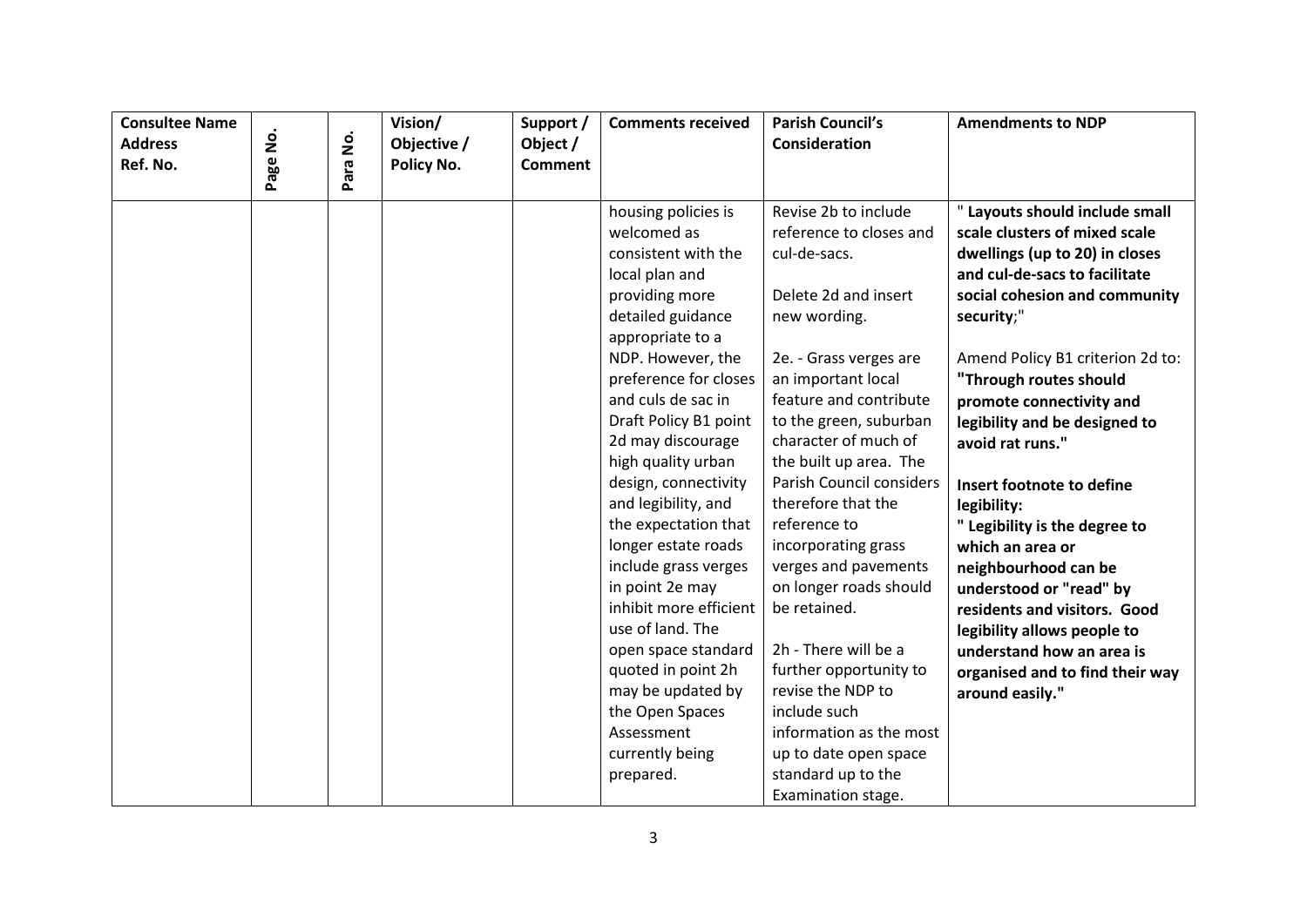| <b>Consultee Name</b><br><b>Address</b><br>Ref. No. | <u>ş</u><br>Page | $\dot{\mathsf{S}}$<br>Para | Vision/<br>Objective /<br>Policy No. | Support /<br>Object /<br><b>Comment</b> | <b>Comments received</b>                                                                                                                                                                   | <b>Parish Council's</b><br><b>Consideration</b>                                                                                                                                                                        | <b>Amendments to NDP</b>                                                                                                                                                                                                                                                                                                                                                             |
|-----------------------------------------------------|------------------|----------------------------|--------------------------------------|-----------------------------------------|--------------------------------------------------------------------------------------------------------------------------------------------------------------------------------------------|------------------------------------------------------------------------------------------------------------------------------------------------------------------------------------------------------------------------|--------------------------------------------------------------------------------------------------------------------------------------------------------------------------------------------------------------------------------------------------------------------------------------------------------------------------------------------------------------------------------------|
| 1.4                                                 |                  |                            | <b>B1</b><br>Part 3                  | Comment                                 | 1.4 Draft Policy B1<br>part 3 could include<br>conserving the<br>heritage and<br>ecological value of<br>individual ancient<br>trees and the use of<br>characteristic native<br>species.    | Accepted.<br>Amend B1 3a to include<br>wording as suggested.                                                                                                                                                           | Amend NDP.<br>Amend Policy B1 3a to:<br>"Mature trees and hedgerows<br>should be retained as significant<br>natural environment features<br>which contribute towards local<br>landscape character and<br>biodiversity. Schemes should<br>conserve the heritage and<br>ecological value of individual<br>ancient trees, and use<br>characteristic native species in<br>new planting;" |
| 1.5                                                 |                  |                            | <b>B1</b><br>Part 3b                 | Comment                                 | Point 3b could refer<br>to the retention of<br>all areas of priority<br>habitats (as defined<br>by the NERC Act<br>2006 as amended),<br>rather than the<br>specific habitats<br>mentioned. | Partially accepted.<br>Amend B1 3b NDP as<br>suggested to refer to all<br>areas of priority<br>habitats but retain<br>specific examples as<br>these give meaning and<br>explanation to the<br>policy for local people. | Amend NDP.<br>Amend Policy B1 criterion 3b to:<br>" All areas of priority habitats<br>(as defined by the NERC Act<br>2006 as amended) should be<br>retained and naturalised to<br>support local wildlife and<br>enhance biodiversity. Such<br>habitats include existing water<br>courses, field ponds and areas<br>of wet marshy grasslands;"                                        |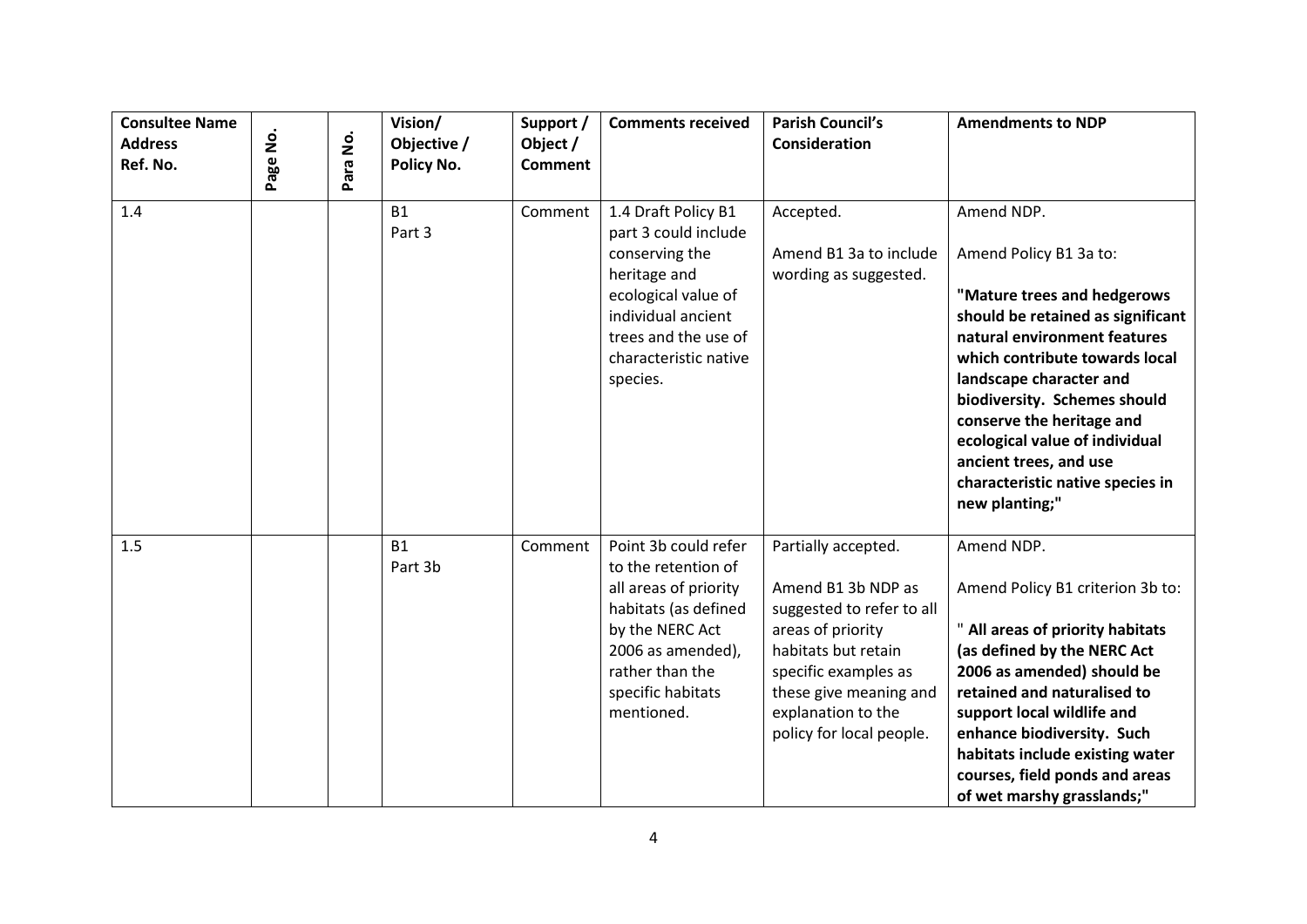| <b>Consultee Name</b><br><b>Address</b><br>Ref. No. | ġ<br>Page | .<br>2<br>Para | Vision/<br>Objective /<br>Policy No. | Support /<br>Object /<br><b>Comment</b> | <b>Comments received</b>                                                                                                                                                                                | <b>Parish Council's</b><br><b>Consideration</b>                                                                                | <b>Amendments to NDP</b>                                                                                                                                                                                                                                                                                                                                                                                                                                                                                         |
|-----------------------------------------------------|-----------|----------------|--------------------------------------|-----------------------------------------|---------------------------------------------------------------------------------------------------------------------------------------------------------------------------------------------------------|--------------------------------------------------------------------------------------------------------------------------------|------------------------------------------------------------------------------------------------------------------------------------------------------------------------------------------------------------------------------------------------------------------------------------------------------------------------------------------------------------------------------------------------------------------------------------------------------------------------------------------------------------------|
|                                                     |           |                |                                      |                                         |                                                                                                                                                                                                         |                                                                                                                                |                                                                                                                                                                                                                                                                                                                                                                                                                                                                                                                  |
| 1.6                                                 |           |                | <b>B1</b><br>Part 3d                 | Comment                                 | Point 3d could<br>recognise that<br>habitats other than<br>hedgerows or trees<br>could form buffer<br>zones, and refer to<br>hedgerows<br>generally, rather<br>than restricting to<br>narrow hedgerows. | Accepted.<br>Amend wording of B1<br>3d as suggested.                                                                           | Amend NDP.<br>Amend Policy B1 criterion 3d to:<br>"Hedgerows, tree lines or other<br>locally appropriate habitats<br>should be provided within<br>development sites as<br>landscaped buffer zones to<br>support a gentle, green<br>transition between built-up<br>areas and the open countryside.<br><b>However such buffer zones</b><br>should be limited in size and<br>area to narrow corridors and<br>any significant areas of public<br>open space should be located<br>between existing and new<br>homes." |
| 1.7                                                 |           |                | <b>B1</b><br>Part 4a                 | Comment                                 | 1.5 The restriction of<br>building heights to<br>not exceed two and<br>a half stories in point<br>4a may make it<br>more difficult to<br>avoid homogenous<br>development lacking                        | Partially accepted.<br>Amend wording of B1<br>4a.<br>The parish council's<br>objective is to ensure<br>that new houses next to | Amend NDP.<br>Amend Policy B1 criterion 4a to:<br>" Generally buildings should<br>not exceed 2 1/2 storeys,<br>including rooms in the roof<br>space. However to aid efficient                                                                                                                                                                                                                                                                                                                                    |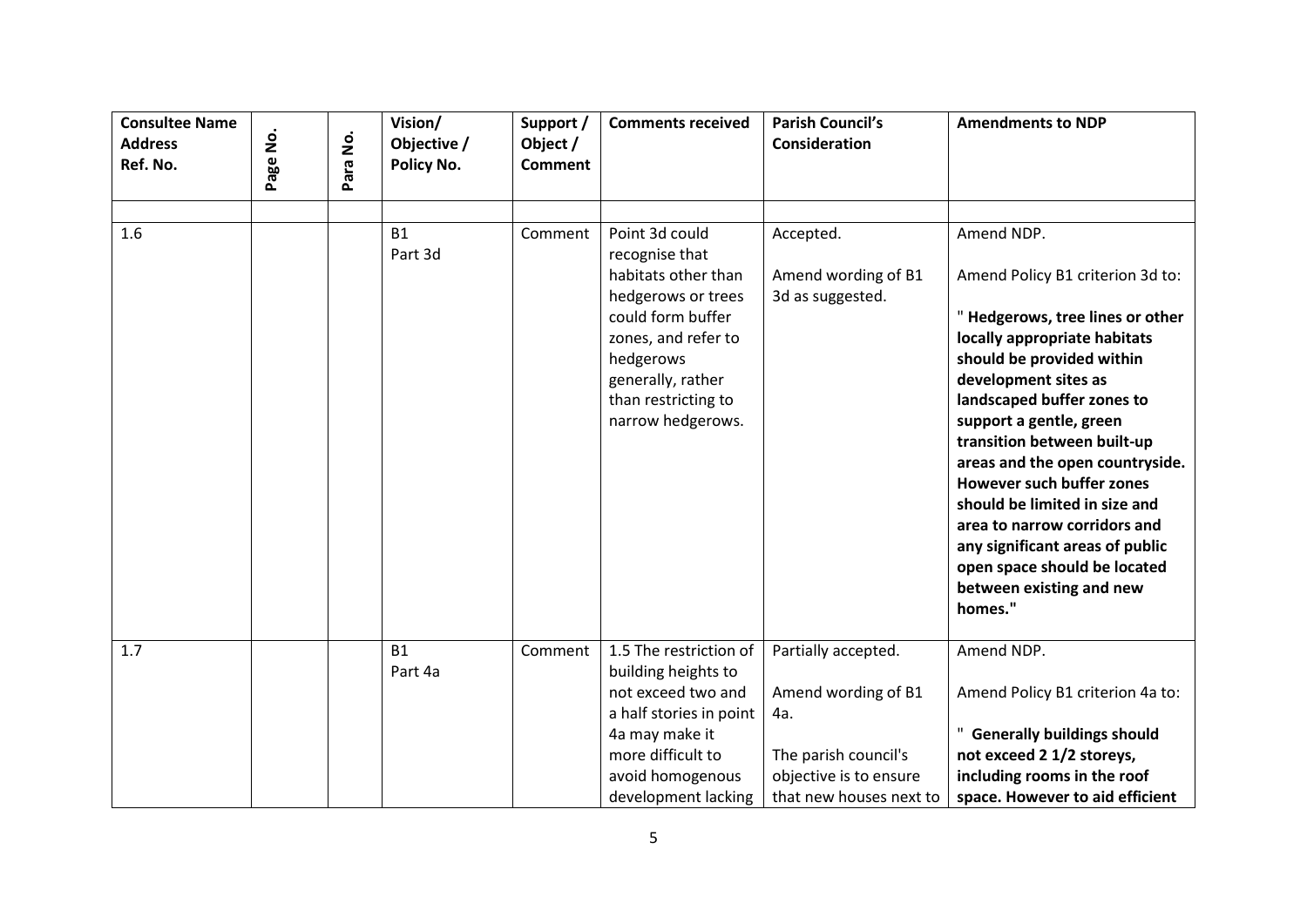| <b>Consultee Name</b><br><b>Address</b> |          | $\mathbf{\dot{g}}$ | Vision/<br>Objective / | Support /<br>Object / | <b>Comments received</b>                                                                                                                                                                                                                                                                                                                                                                                  | <b>Parish Council's</b><br><b>Consideration</b>                                                                                                                                                                                                                                                                                                                                                                                                                                                                                                                                                                                   | <b>Amendments to NDP</b>                                                                                                                                                                                                                                                                                                                                                                                                                |
|-----------------------------------------|----------|--------------------|------------------------|-----------------------|-----------------------------------------------------------------------------------------------------------------------------------------------------------------------------------------------------------------------------------------------------------------------------------------------------------------------------------------------------------------------------------------------------------|-----------------------------------------------------------------------------------------------------------------------------------------------------------------------------------------------------------------------------------------------------------------------------------------------------------------------------------------------------------------------------------------------------------------------------------------------------------------------------------------------------------------------------------------------------------------------------------------------------------------------------------|-----------------------------------------------------------------------------------------------------------------------------------------------------------------------------------------------------------------------------------------------------------------------------------------------------------------------------------------------------------------------------------------------------------------------------------------|
| Ref. No.                                | Page No. | Para               | Policy No.             | <b>Comment</b>        |                                                                                                                                                                                                                                                                                                                                                                                                           |                                                                                                                                                                                                                                                                                                                                                                                                                                                                                                                                                                                                                                   |                                                                                                                                                                                                                                                                                                                                                                                                                                         |
|                                         |          |                    |                        |                       | character, interest<br>and focal points.<br><b>The Council</b><br>considers that<br>building heights<br>should be<br>appropriate and<br>effective in<br>delivering high<br>quality urban design,<br>in the context of the<br>development and its<br>surroundings. Whilst<br>the wording of<br>points 2e and 4a has<br>been adjusted from<br>the First Draft, this<br>has not fully<br>addressed concerns. | existing houses do not<br>exceed the height of<br>the existing houses. 2<br>storeys would do that.<br>The parish council is<br>prepared to be more<br>flexible about building<br>heights elsewhere.<br>Generally, buildings of 3<br>storeys would be<br>acceptable provided<br>they are not adjacent to<br>existing properties and<br>in exceptional<br>circumstances 4 storeys<br>would be accepted<br>where such<br>development would not<br>adversely impact the<br>low rise nature of<br>Balsall Common e.g.<br>next to the west cost<br>main line as they have<br>in Tile Hill.<br>We do also not accept<br>the premise that | land use some building heights<br>could be varied and 3 storeys<br>may be appropriate provided<br>the buildings are not adjacent<br>to, and do not overlook,<br>existing 2 storey properties and<br>their position and design<br>enhances the development and<br>such development would not<br>have an adverse impact on or<br>conflict with existing and<br>surrounding properties and is<br>appropriate to the position<br>proposed;" |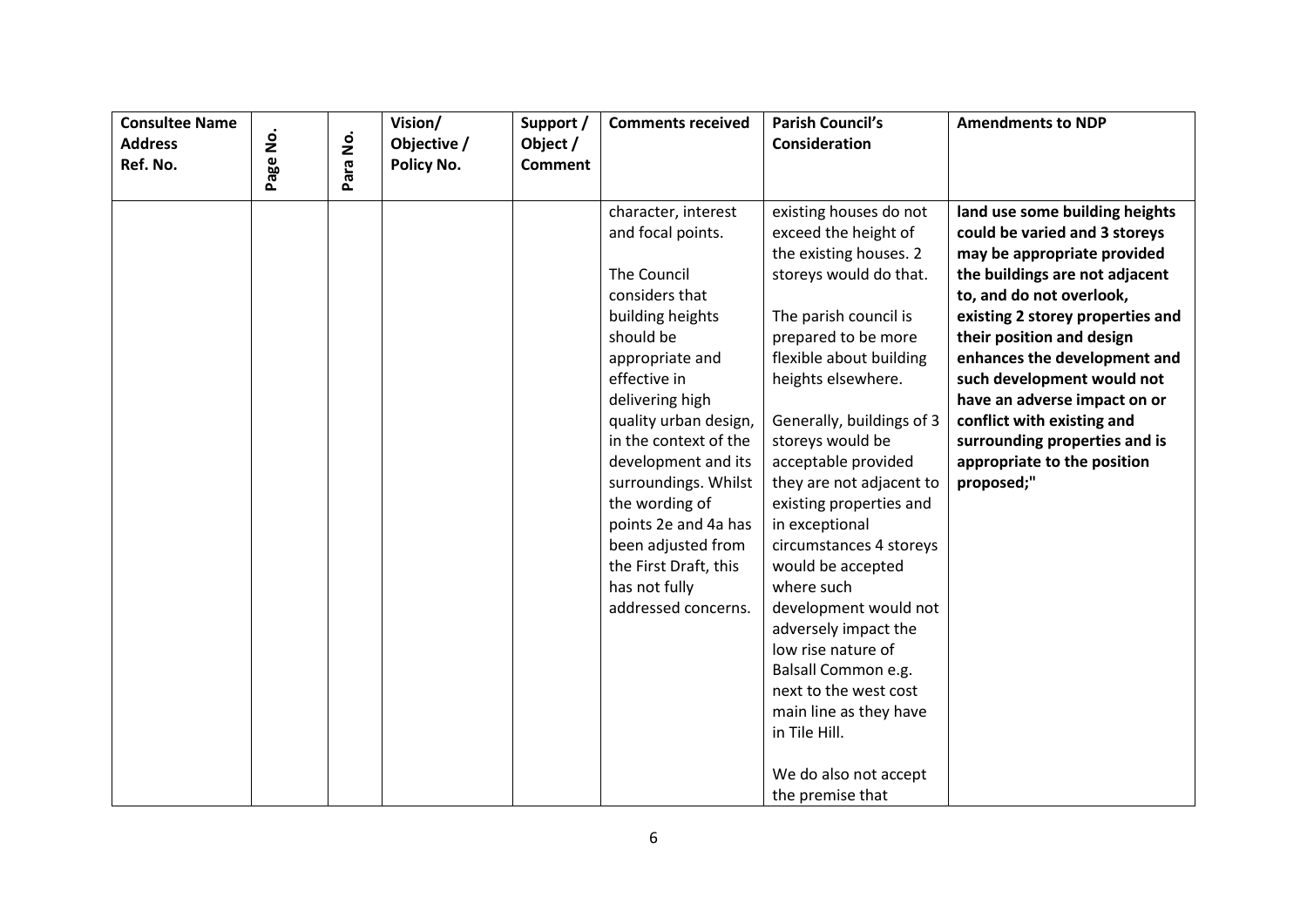| <b>Consultee Name</b><br><b>Address</b><br>Ref. No. | Page No. | ġ<br>Para | Vision/<br>Objective /<br>Policy No. | Support /<br>Object /<br><b>Comment</b> | <b>Comments received</b>                                                                                                                                                                                                                                                                                                                           | <b>Parish Council's</b><br><b>Consideration</b>                                                                                                                        | <b>Amendments to NDP</b>                                                                                                                                                                                                                                                                                                                                                    |
|-----------------------------------------------------|----------|-----------|--------------------------------------|-----------------------------------------|----------------------------------------------------------------------------------------------------------------------------------------------------------------------------------------------------------------------------------------------------------------------------------------------------------------------------------------------------|------------------------------------------------------------------------------------------------------------------------------------------------------------------------|-----------------------------------------------------------------------------------------------------------------------------------------------------------------------------------------------------------------------------------------------------------------------------------------------------------------------------------------------------------------------------|
|                                                     |          |           |                                      |                                         |                                                                                                                                                                                                                                                                                                                                                    | varying heights is<br>necessarily good<br>design. So as the<br>preamble should set<br>out that building<br>heights could be varied<br>rather than should be<br>varied. |                                                                                                                                                                                                                                                                                                                                                                             |
| 1.8                                                 |          |           | <b>B1</b><br>Part 6                  | Comment                                 | 1.6 To provide<br>greater emphasis<br>and clarity, the<br>second sentence of<br>point 6 could be split<br>into two, focussing<br>firstly on provision<br>of nest boxes in<br>buildings for birds<br>and bats, and<br>secondly on<br>provision of wildlife<br>corridors and<br>connectivity to the<br>wider landscape in<br>development<br>layouts. | Accepted.<br>Amend wording of B16<br>as suggested.                                                                                                                     | Amend NDP.<br>Amend Policy B1 criterion 6 to:<br>"Development should aim to<br>protect and enhance local<br>biodiversity in line with Policy<br><b>B3.</b><br>a. Where possible new<br>buildings should incorporate<br>wildlife friendly features such as<br>bird boxes and swift bricks.<br>b. Layouts should support open<br>spaces for wildlife areas and<br>corridors." |
| 1.9                                                 |          |           | <b>B4</b>                            | Comment                                 | <b>Local Green Spaces</b>                                                                                                                                                                                                                                                                                                                          | Noted - retain Lavender<br>Hall Lane site as Local                                                                                                                     | No change.                                                                                                                                                                                                                                                                                                                                                                  |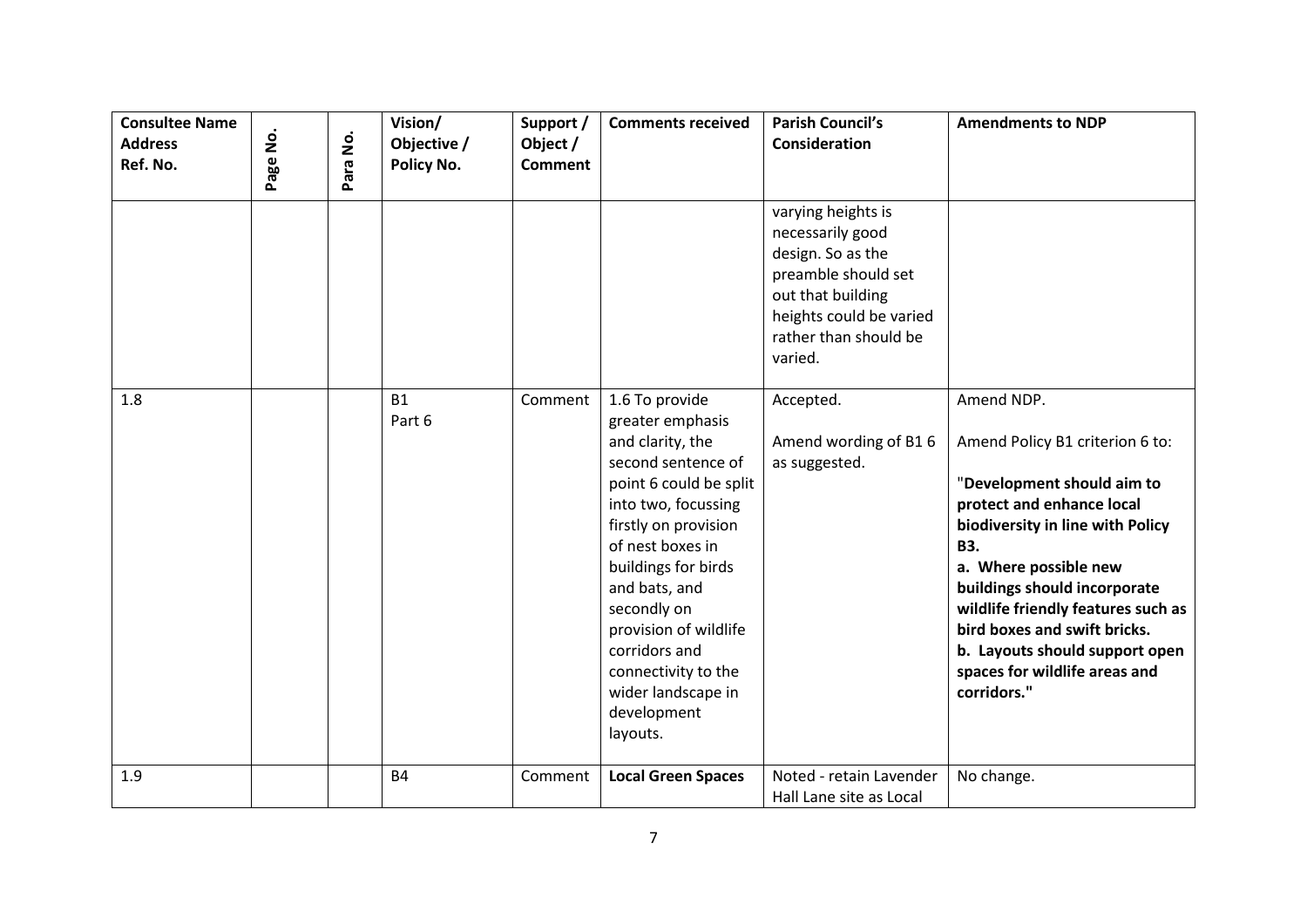| <b>Consultee Name</b> |      |          | Vision/     | Support /      | <b>Comments received</b>  | <b>Parish Council's</b>      | <b>Amendments to NDP</b> |
|-----------------------|------|----------|-------------|----------------|---------------------------|------------------------------|--------------------------|
| <b>Address</b>        | ġ    |          | Objective / | Object /       |                           | Consideration                |                          |
| Ref. No.              | Page | Para No. | Policy No.  | <b>Comment</b> |                           |                              |                          |
|                       |      |          |             |                | 1.7 Draft Policy B4       | Green Space (Local           |                          |
|                       |      |          |             |                | seeks to protect two      | Green Space 2) in            |                          |
|                       |      |          |             |                | green areas as Local      | <b>Submission NDP Policy</b> |                          |
|                       |      |          |             |                | Green Spaces. The         | B4.                          |                          |
|                       |      |          |             |                | inclusion of the          |                              |                          |
|                       |      |          |             |                | <b>Hornets Football</b>   | With regard to the           |                          |
|                       |      |          |             |                | Club ground off           | <b>Meeting House Lane</b>    |                          |
|                       |      |          |             |                | Lavender Hall Lane is     | (Local Green Space 1 in      |                          |
|                       |      |          |             |                | appropriate given its     | Policy B4) The Parish        |                          |
|                       |      |          |             |                | importance to the         | Council notes the            |                          |
|                       |      |          |             |                | community.                | objections from the          |                          |
|                       |      |          |             |                |                           | landowner (the Catholic      |                          |
|                       |      |          |             |                | However, the              | Church) - see Table 2 -      |                          |
|                       |      |          |             |                | proposed                  | and a number of              |                          |
|                       |      |          |             |                | designation of the        | residents - Table 3, and     |                          |
|                       |      |          |             |                | Church of Blessed         | representations from         |                          |
|                       |      |          |             |                | Robert Grissold           | developers in Table 4.       |                          |
|                       |      |          |             |                | recreation ground in      | Table 3 also includes a      |                          |
|                       |      |          |             |                | <b>Meeting House Lane</b> | large number of              |                          |
|                       |      |          |             |                | is an issue, as the       | supportive                   |                          |
|                       |      |          |             |                | land is included          | representations from         |                          |
|                       |      |          |             |                | within the indicative     | local residents.             |                          |
|                       |      |          |             |                | area of Draft Local       |                              |                          |
|                       |      |          |             |                | Plan Housing Site 1,      | A meeting was held           |                          |
|                       |      |          |             |                | and it is understood      | with the landowners'         |                          |
|                       |      |          |             |                | that the Church is        | representatives on 21st      |                          |
|                       |      |          |             |                | seeking its               | August 2018. Minutes         |                          |
|                       |      |          |             |                | development for           | were taken by the            |                          |
|                       |      |          |             |                | housing. The Pre-         | Parish Clerk, circulated,    |                          |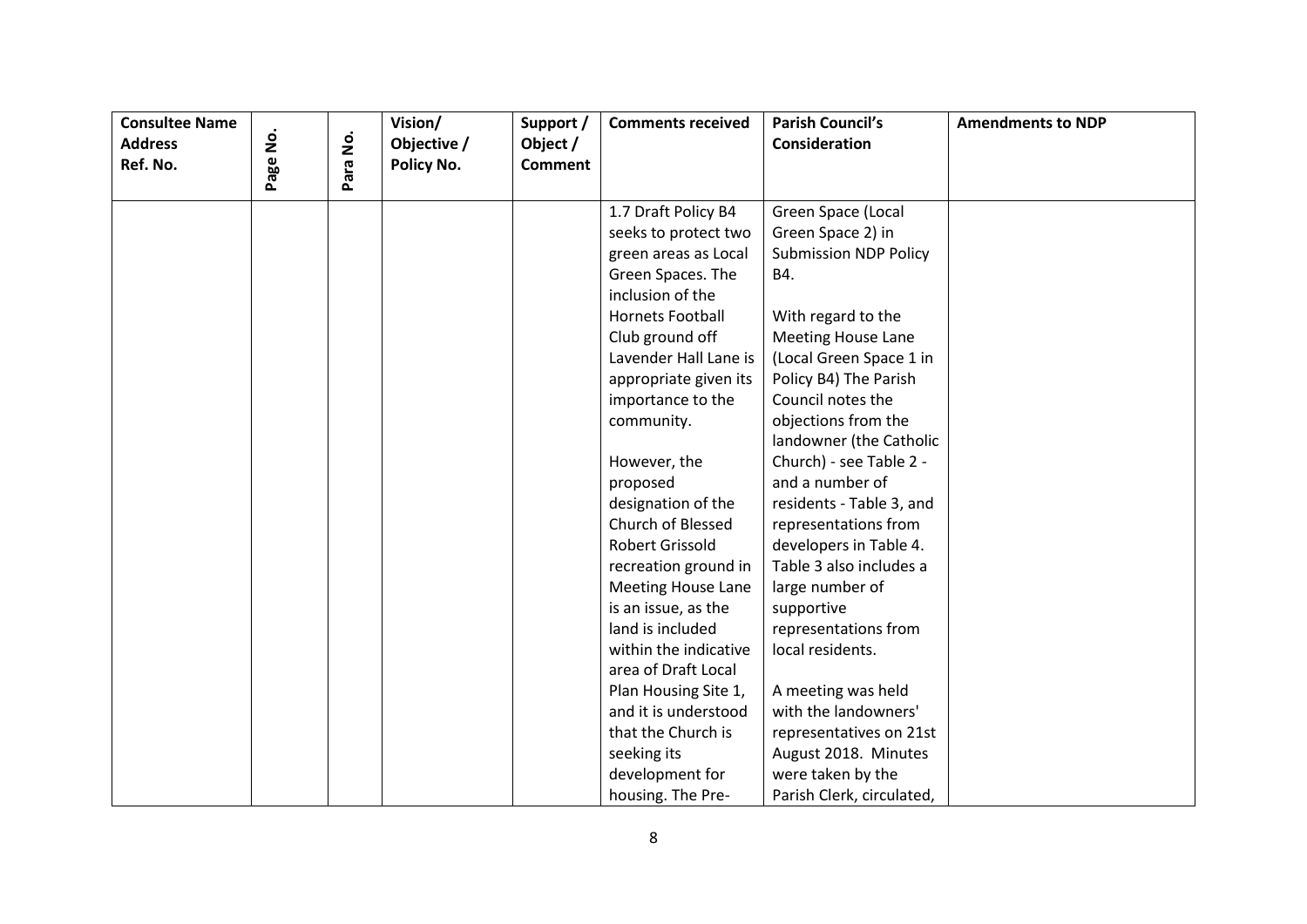| <b>Consultee Name</b> |      |      | Vision/     | Support /      | <b>Comments received</b> | <b>Parish Council's</b>   | <b>Amendments to NDP</b> |
|-----------------------|------|------|-------------|----------------|--------------------------|---------------------------|--------------------------|
| <b>Address</b>        | ġ    | ġ    | Objective / | Object /       |                          | Consideration             |                          |
| Ref. No.              | Page | Para | Policy No.  | <b>Comment</b> |                          |                           |                          |
|                       |      |      |             |                | <b>Submission Draft</b>  | amended and approved      |                          |
|                       |      |      |             |                | NDP has highlighted      | by the Church. At the     |                          |
|                       |      |      |             |                | a high level of          | meeting further           |                          |
|                       |      |      |             |                | support for its          | information was           |                          |
|                       |      |      |             |                | designation through      | provided by               |                          |
|                       |      |      |             |                | the First Draft NDP      | representatives of the    |                          |
|                       |      |      |             |                | consultation, whilst     | PC about the next steps   |                          |
|                       |      |      |             |                | acknowledging            | of the NDP and further    |                          |
|                       |      |      |             |                | objections from the      | opportunities to          |                          |
|                       |      |      |             |                | landowner and some       | comment / make            |                          |
|                       |      |      |             |                | residents. It is         | representations.          |                          |
|                       |      |      |             |                | pointed out that         |                           |                          |
|                       |      |      |             |                | public accessibility is  | The landowner also        |                          |
|                       |      |      |             |                | not a criterion for      | clarified that the parish |                          |
|                       |      |      |             |                | designation of Local     | had a regeneration        |                          |
|                       |      |      |             |                | Green Spaces in the      | agenda and any            |                          |
|                       |      |      |             |                | NPPF. The                | proceeds from the         |                          |
|                       |      |      |             |                | justification for the    | development of the        |                          |
|                       |      |      |             |                | designation as a         | land on Meeting House     |                          |
|                       |      |      |             |                | Local Green Space in     | Lane could be used for    |                          |
|                       |      |      |             |                | the Pre-Submission       | social purposes,          |                          |
|                       |      |      |             |                | Draft NDP has been       | including making          |                          |
|                       |      |      |             |                | strengthened, and        | financial contributions   |                          |
|                       |      |      |             |                | details of the site's    | to schools/education      |                          |
|                       |      |      |             |                | history and public       | and deprived areas of     |                          |
|                       |      |      |             |                | use provided as part     | Solihull.                 |                          |
|                       |      |      |             |                | of the evidence base     |                           |                          |
|                       |      |      |             |                | for the NDP.             | The Parish Council        |                          |
|                       |      |      |             |                |                          | remains committed to      |                          |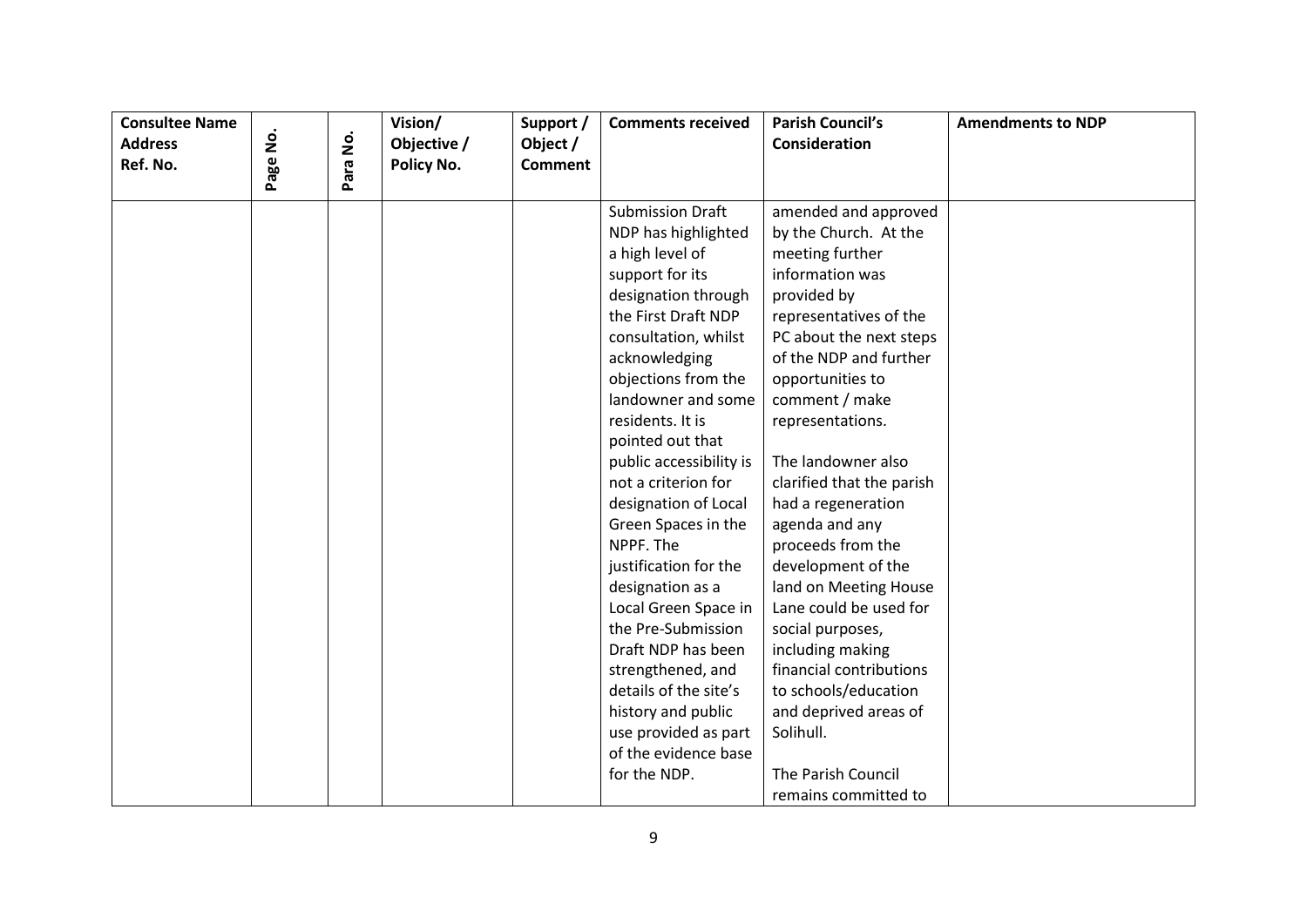| <b>Consultee Name</b>      |          |          | Vision/                   | Support /                  | <b>Comments received</b>                                                                                                                                                                                                                                                                                                         | <b>Parish Council's</b>                                                                                                                                                                                                                                                                                                   | <b>Amendments to NDP</b> |
|----------------------------|----------|----------|---------------------------|----------------------------|----------------------------------------------------------------------------------------------------------------------------------------------------------------------------------------------------------------------------------------------------------------------------------------------------------------------------------|---------------------------------------------------------------------------------------------------------------------------------------------------------------------------------------------------------------------------------------------------------------------------------------------------------------------------|--------------------------|
| <b>Address</b><br>Ref. No. | Page No. | Para No. | Objective /<br>Policy No. | Object /<br><b>Comment</b> |                                                                                                                                                                                                                                                                                                                                  | Consideration                                                                                                                                                                                                                                                                                                             |                          |
|                            |          |          |                           |                            |                                                                                                                                                                                                                                                                                                                                  | retaining the proposed<br>area as a Local Green<br>Space in the Submission<br>Plan in response to the<br>high level of support<br>from respondents. The<br>justification for the site<br>in terms of the Local<br>Green Space criteria as<br>set out in the NPPF are<br>provided in the<br>supporting text of the<br>NDP. |                          |
| 1.10                       |          |          | <b>B4</b>                 | Comment                    | 1.8 Whilst the<br>recreation ground is<br>shown within the<br>area of proposed<br>Site 1, the Draft<br>Local Plan is at an<br>early stage and<br>carries relatively<br>little weight at this<br>stage. The Draft<br>Local Plan also<br>makes clear that the<br>boundaries of the<br>indicative site are<br>not fixed and will be | Noted.<br>The identification of the<br>site as a Local Green<br>Space provides a<br>degree of certainty for<br>the emerging<br>masterplan.<br>Site layout proposals<br>could include the<br>retention of the site as<br>an open space; a Local<br>Green Space would be<br>considered as one of                            | No change.               |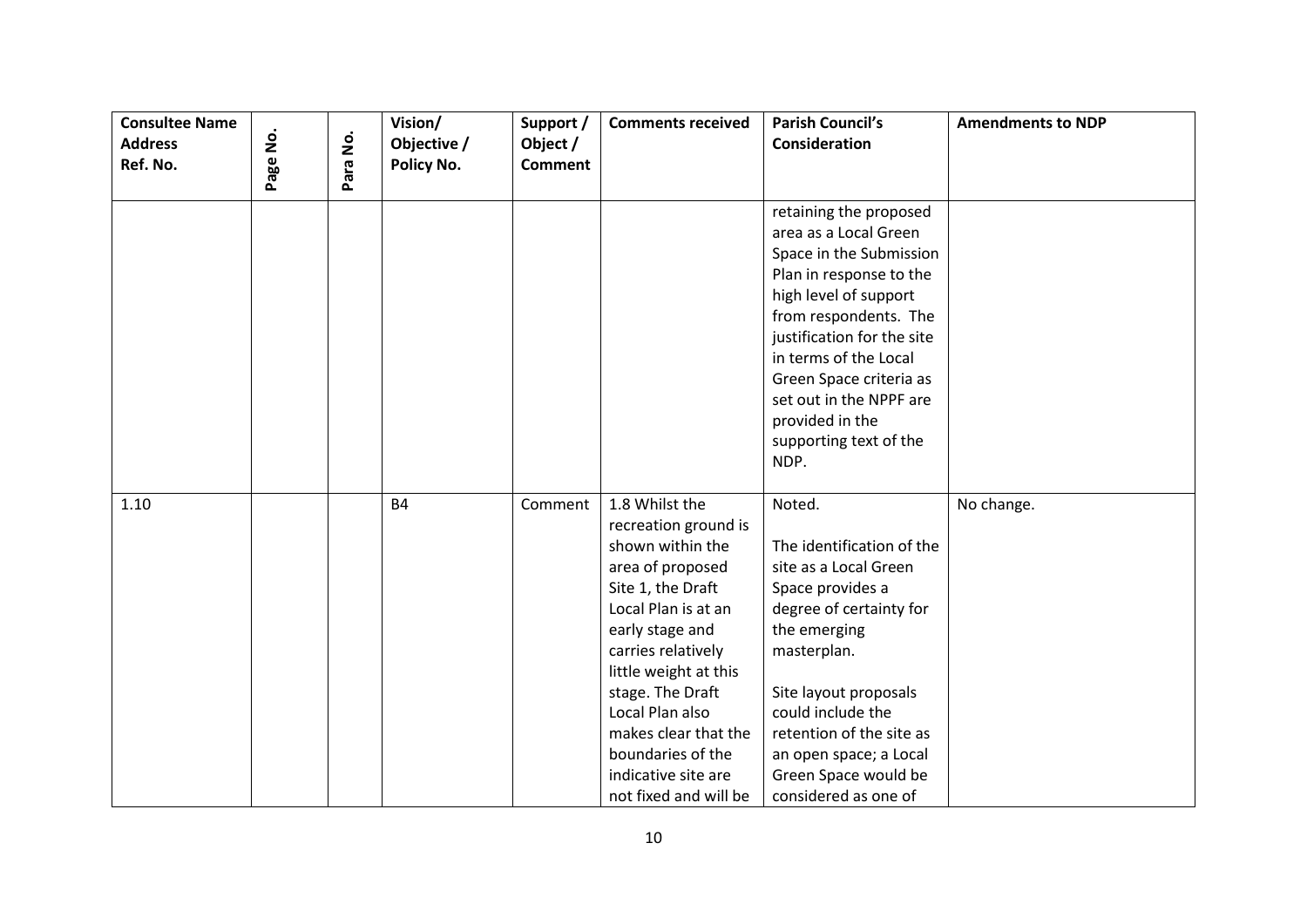| <b>Consultee Name</b> |          |          | Vision/     | Support /      | <b>Comments received</b> | <b>Parish Council's</b> | <b>Amendments to NDP</b> |
|-----------------------|----------|----------|-------------|----------------|--------------------------|-------------------------|--------------------------|
| <b>Address</b>        |          |          | Objective / | Object /       |                          | Consideration           |                          |
| Ref. No.              | Page No. | Para No. | Policy No.  | <b>Comment</b> |                          |                         |                          |
|                       |          |          |             |                | subject to further       | many constraints and    |                          |
|                       |          |          |             |                | work on master           | opportunities which     |                          |
|                       |          |          |             |                | planning to take         | would impact on the     |                          |
|                       |          |          |             |                | account of               | form and layout of      |                          |
|                       |          |          |             |                | constraints,             | development on a site.  |                          |
|                       |          |          |             |                | accommodate              | Other policies in the   |                          |
|                       |          |          |             |                | different land uses      | NDP (eg B1) also        |                          |
|                       |          |          |             |                | including green          | support the             |                          |
|                       |          |          |             |                | infrastructure and       | incorporation of areas  |                          |
|                       |          |          |             |                | identify clear and       | of open space between   |                          |
|                       |          |          |             |                | logical green belt       | existing and new        |                          |
|                       |          |          |             |                | boundaries. The          | residential areas.      |                          |
|                       |          |          |             |                | master planning          |                         |                          |
|                       |          |          |             |                | process provides an      | Land ownership is not a |                          |
|                       |          |          |             |                | opportunity for a        | planning matter.        |                          |
|                       |          |          |             |                | comprehensive            |                         |                          |
|                       |          |          |             |                | settlement between       | The area is highly      |                          |
|                       |          |          |             |                | all the landowners       | valued by local         |                          |
|                       |          |          |             |                | involved, including      | residents and should be |                          |
|                       |          |          |             |                | the Church, to           | retained as a Local     |                          |
|                       |          |          |             |                | ensure that any          | Green Space.            |                          |
|                       |          |          |             |                | landowner whose          |                         |                          |
|                       |          |          |             |                | land is identified for   |                         |                          |
|                       |          |          |             |                | open space is not        |                         |                          |
|                       |          |          |             |                | disadvantaged.           |                         |                          |
|                       |          |          |             |                | Therefore, the           |                         |                          |
|                       |          |          |             |                | retention of this        |                         |                          |
|                       |          |          |             |                | recreation ground as     |                         |                          |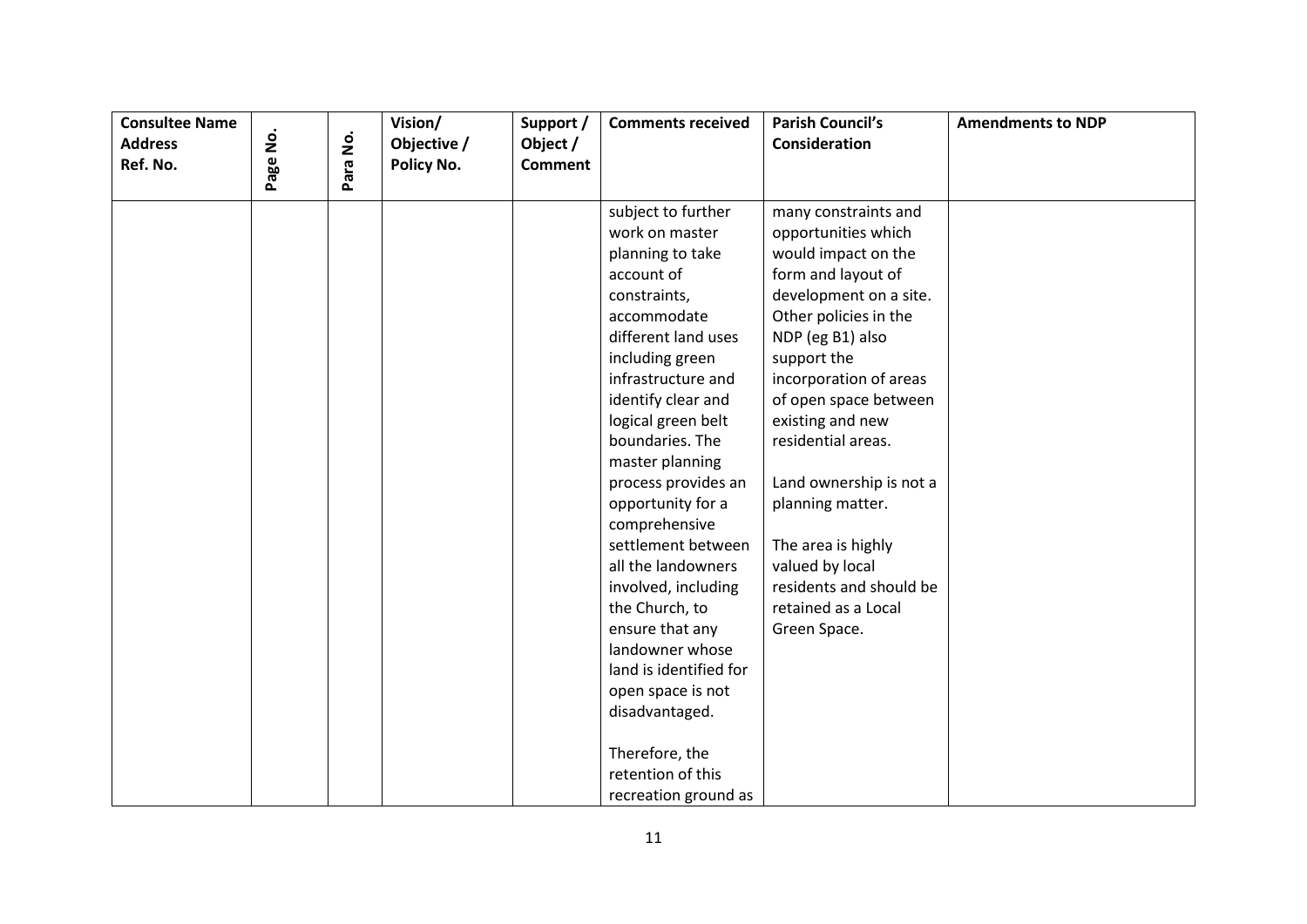| <b>Consultee Name</b><br><b>Address</b><br>Ref. No. | Page No. | Para No. | Vision/<br>Objective /<br>Policy No. | Support /<br>Object /<br><b>Comment</b> | <b>Comments received</b> | <b>Parish Council's</b><br><b>Consideration</b> | <b>Amendments to NDP</b> |
|-----------------------------------------------------|----------|----------|--------------------------------------|-----------------------------------------|--------------------------|-------------------------------------------------|--------------------------|
|                                                     |          |          |                                      |                                         |                          |                                                 |                          |
|                                                     |          |          |                                      |                                         | a Local Green Space      |                                                 |                          |
|                                                     |          |          |                                      |                                         | would not                |                                                 |                          |
|                                                     |          |          |                                      |                                         | necessarily be           |                                                 |                          |
|                                                     |          |          |                                      |                                         | inconsistent with the    |                                                 |                          |
|                                                     |          |          |                                      |                                         | master planning of       |                                                 |                          |
|                                                     |          |          |                                      |                                         | Site 1.                  |                                                 |                          |
|                                                     |          |          |                                      |                                         | However, inclusion       |                                                 |                          |
|                                                     |          |          |                                      |                                         | of the land as a Local   |                                                 |                          |
|                                                     |          |          |                                      |                                         | Green Space would        |                                                 |                          |
|                                                     |          |          |                                      |                                         | be premature given       |                                                 |                          |
|                                                     |          |          |                                      |                                         | the position on the      |                                                 |                          |
|                                                     |          |          |                                      |                                         | master plan for Site     |                                                 |                          |
|                                                     |          |          |                                      |                                         | 1, and should be         |                                                 |                          |
|                                                     |          |          |                                      |                                         | considered through       |                                                 |                          |
|                                                     |          |          |                                      |                                         | that master planning     |                                                 |                          |
|                                                     |          |          |                                      |                                         | process, which will      |                                                 |                          |
|                                                     |          |          |                                      |                                         | enable collaboration     |                                                 |                          |
|                                                     |          |          |                                      |                                         | between                  |                                                 |                          |
|                                                     |          |          |                                      |                                         | landowners.              |                                                 |                          |
| 1.11                                                |          |          | B <sub>8</sub>                       | Comment                                 | 1.9 The land was not     | Accepted.                                       | No change.               |
|                                                     |          |          |                                      |                                         | identified as a          |                                                 |                          |
|                                                     |          |          |                                      |                                         | playing pitch,           |                                                 |                          |
|                                                     |          |          |                                      |                                         | whether current or       |                                                 |                          |
|                                                     |          |          |                                      |                                         | disused, in the          |                                                 |                          |
|                                                     |          |          |                                      |                                         | <b>Playing Pitch</b>     |                                                 |                          |
|                                                     |          |          |                                      |                                         | Assessment 2017,         |                                                 |                          |
|                                                     |          |          |                                      |                                         | although this may be     |                                                 |                          |
|                                                     |          |          |                                      |                                         | due to lack of           |                                                 |                          |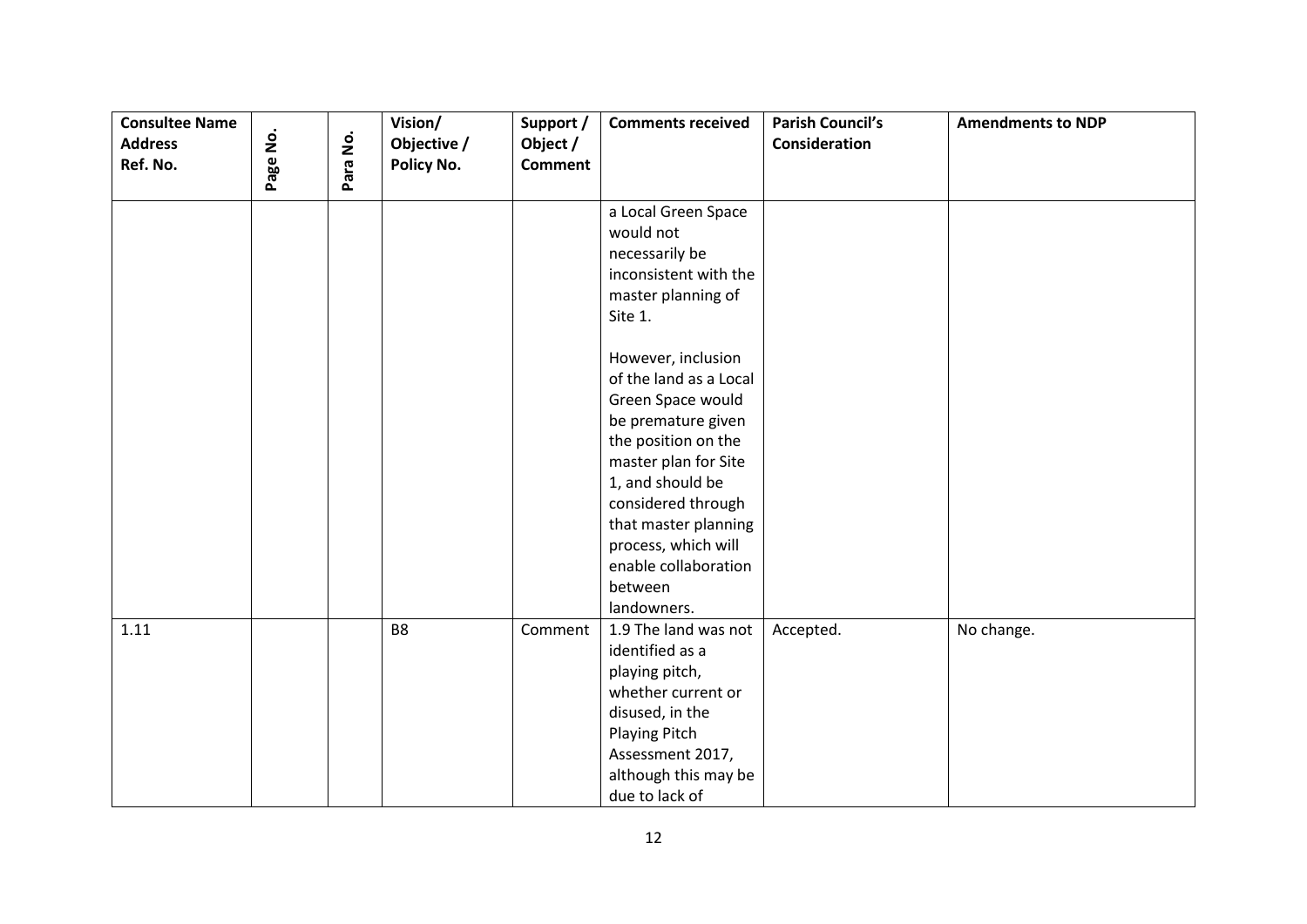| <b>Consultee Name</b><br><b>Address</b> | Page No. | Para No. | Vision/<br>Objective / | Support /<br>Object / | <b>Comments received</b>                  | <b>Parish Council's</b><br><b>Consideration</b> | <b>Amendments to NDP</b> |
|-----------------------------------------|----------|----------|------------------------|-----------------------|-------------------------------------------|-------------------------------------------------|--------------------------|
| Ref. No.                                |          |          | Policy No.             | <b>Comment</b>        |                                           |                                                 |                          |
|                                         |          |          |                        |                       | information to                            |                                                 |                          |
|                                         |          |          |                        |                       | support its inclusion.                    |                                                 |                          |
|                                         |          |          |                        |                       | However, it is                            |                                                 |                          |
|                                         |          |          |                        |                       | recognised that the                       |                                                 |                          |
|                                         |          |          |                        |                       | Parish Council is<br>clearly keen to take |                                                 |                          |
|                                         |          |          |                        |                       | forward the                               |                                                 |                          |
|                                         |          |          |                        |                       | designation of this                       |                                                 |                          |
|                                         |          |          |                        |                       | Local Green Space,                        |                                                 |                          |
|                                         |          |          |                        |                       | and it may be that                        |                                                 |                          |
|                                         |          |          |                        |                       | testing this through                      |                                                 |                          |
|                                         |          |          |                        |                       | the NDP<br>examination is the             |                                                 |                          |
|                                         |          |          |                        |                       | appropriate way                           |                                                 |                          |
|                                         |          |          |                        |                       | forward.                                  |                                                 |                          |
| 1.12                                    |          |          | <b>B5</b>              | Comment               | <b>Berkswell</b>                          | Noted.                                          | No change.               |
|                                         |          |          |                        | / Support             | <b>Conservation Area</b>                  |                                                 |                          |
|                                         |          |          |                        |                       | 1.10 Most of Draft                        |                                                 |                          |
|                                         |          |          |                        |                       | Policy B5 relating to                     |                                                 |                          |
|                                         |          |          |                        |                       | Berkswell                                 |                                                 |                          |
|                                         |          |          |                        |                       | <b>Conservation Area is</b>               |                                                 |                          |
|                                         |          |          |                        |                       | supported, and the                        |                                                 |                          |
|                                         |          |          |                        |                       | Pre-Submission<br>Draft NDP has           |                                                 |                          |
|                                         |          |          |                        |                       | incorporated                              |                                                 |                          |
|                                         |          |          |                        |                       | feedback from the                         |                                                 |                          |
|                                         |          |          |                        |                       | Council's                                 |                                                 |                          |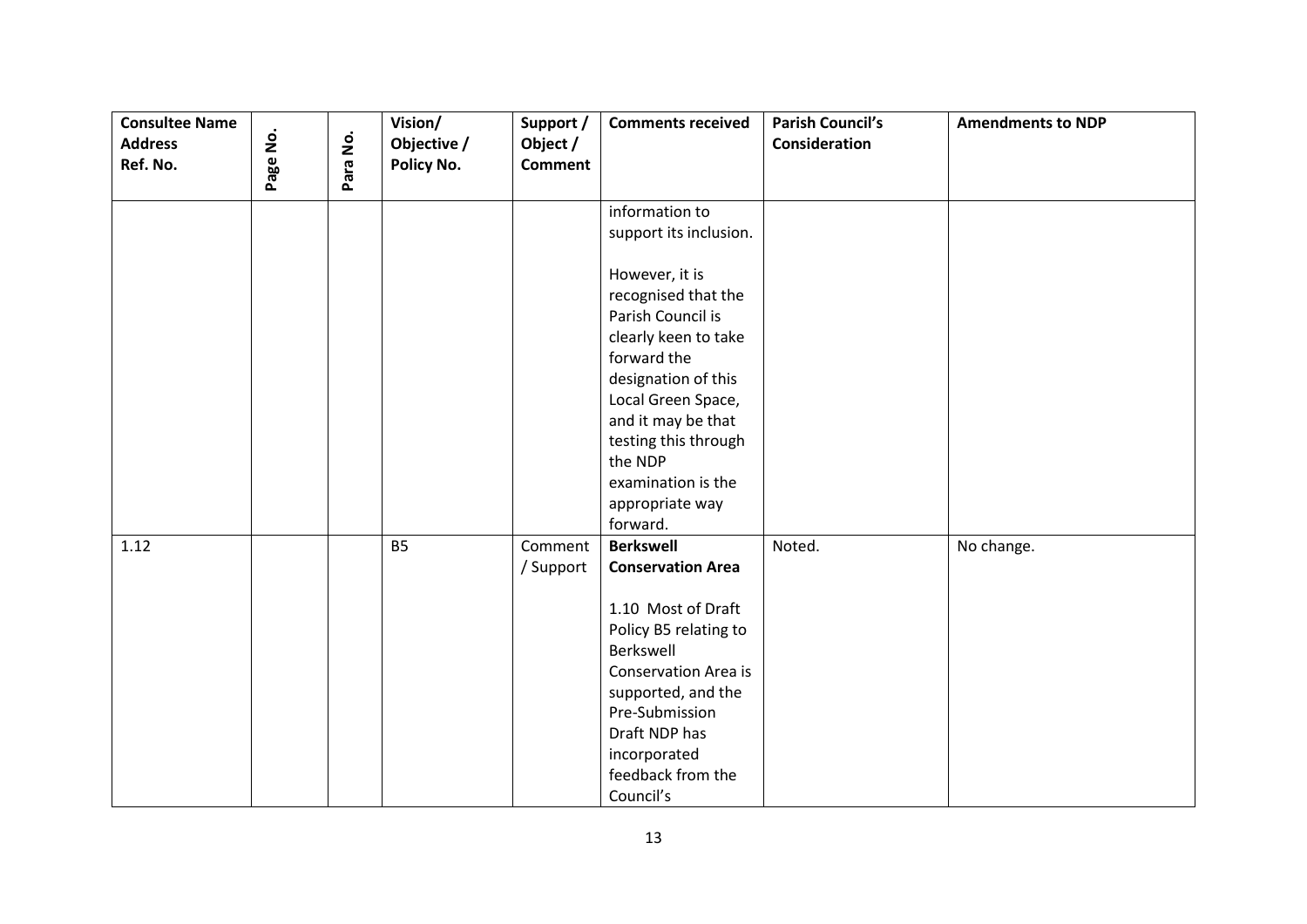| <b>Consultee Name</b><br><b>Address</b> |          |                    | Vision/                   | Support /                  | <b>Comments received</b> | <b>Parish Council's</b><br>Consideration | <b>Amendments to NDP</b> |
|-----------------------------------------|----------|--------------------|---------------------------|----------------------------|--------------------------|------------------------------------------|--------------------------|
| Ref. No.                                | Page No. | $\dot{\mathsf{p}}$ | Objective /<br>Policy No. | Object /<br><b>Comment</b> |                          |                                          |                          |
|                                         |          | Para               |                           |                            |                          |                                          |                          |
|                                         |          |                    |                           |                            | Conservation             |                                          |                          |
|                                         |          |                    |                           |                            | Officer. One             |                                          |                          |
|                                         |          |                    |                           |                            | comment was made         |                                          |                          |
|                                         |          |                    |                           |                            | in respect of the        |                                          |                          |
|                                         |          |                    |                           |                            | First Draft NDP          |                                          |                          |
|                                         |          |                    |                           |                            | relating to              |                                          |                          |
|                                         |          |                    |                           |                            | extensions to            |                                          |                          |
|                                         |          |                    |                           |                            | existing properties,     |                                          |                          |
|                                         |          |                    |                           |                            | which would be           |                                          |                          |
|                                         |          |                    |                           |                            | supported providing      |                                          |                          |
|                                         |          |                    |                           |                            | the scale and form       |                                          |                          |
|                                         |          |                    |                           |                            | are subordinate to       |                                          |                          |
|                                         |          |                    |                           |                            | the existing building.   |                                          |                          |
|                                         |          |                    |                           |                            | The concern related      |                                          |                          |
|                                         |          |                    |                           |                            | to circumstances         |                                          |                          |
|                                         |          |                    |                           |                            | where extensions in      |                                          |                          |
|                                         |          |                    |                           |                            | line with existing       |                                          |                          |
|                                         |          |                    |                           |                            | ridge lines may best     |                                          |                          |
|                                         |          |                    |                           |                            | respect character.       |                                          |                          |
|                                         |          |                    |                           |                            | The wording of the       |                                          |                          |
|                                         |          |                    |                           |                            | Policy has been          |                                          |                          |
|                                         |          |                    |                           |                            | adjusted so that         |                                          |                          |
|                                         |          |                    |                           |                            | extensions should        |                                          |                          |
|                                         |          |                    |                           |                            | not exceed existing      |                                          |                          |
|                                         |          |                    |                           |                            | roof lines, whilst       |                                          |                          |
|                                         |          |                    |                           |                            | retaining the            |                                          |                          |
|                                         |          |                    |                           |                            | expectation that         |                                          |                          |
|                                         |          |                    |                           |                            | they would be            |                                          |                          |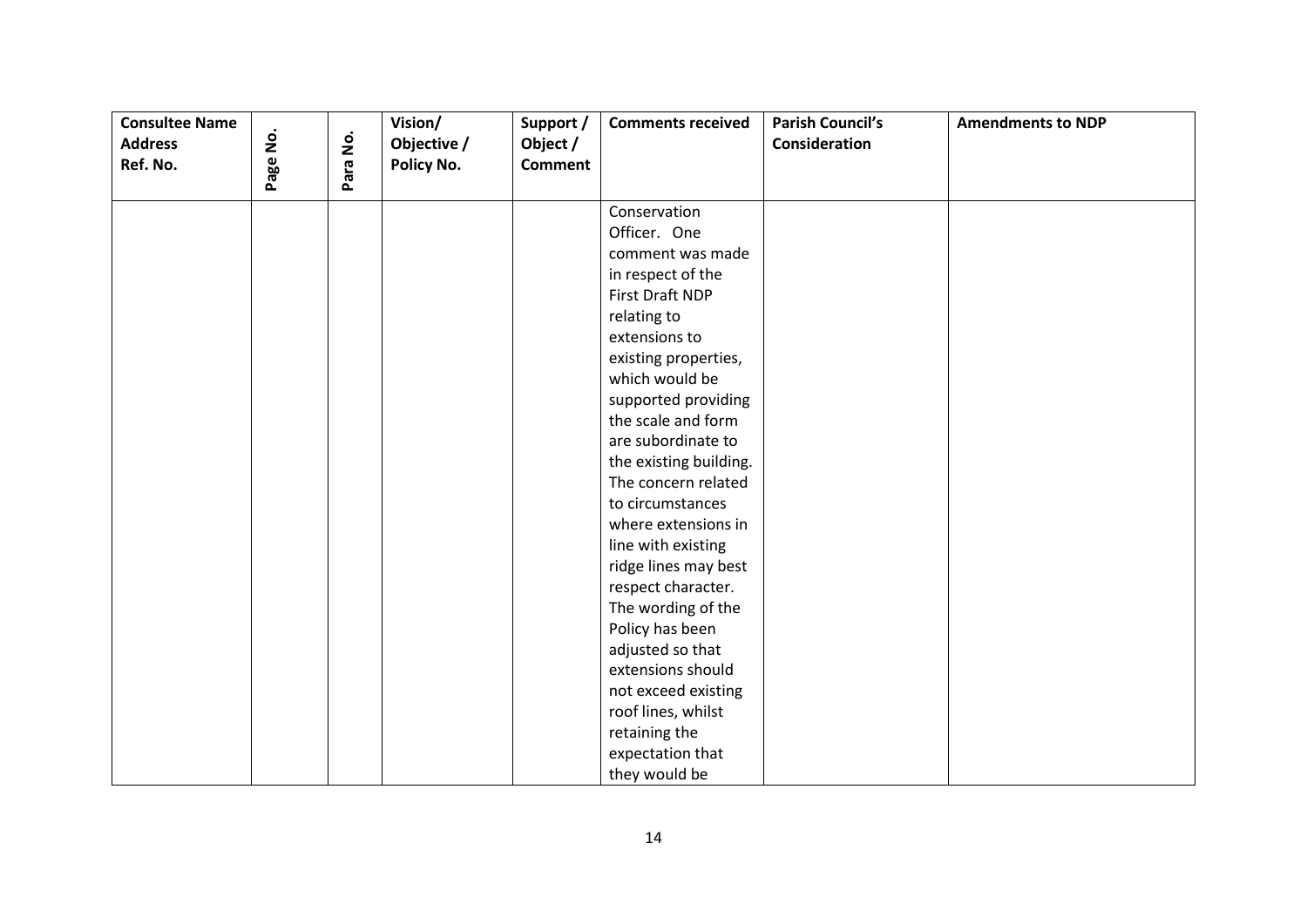| <b>Consultee Name</b><br><b>Address</b><br>Ref. No. | ġ<br>Page | $\dot{\mathsf{p}}$<br>Para | Vision/<br>Objective /<br>Policy No. | Support /<br>Object /<br><b>Comment</b> | <b>Comments received</b>                 | <b>Parish Council's</b><br>Consideration    | <b>Amendments to NDP</b>                               |
|-----------------------------------------------------|-----------|----------------------------|--------------------------------------|-----------------------------------------|------------------------------------------|---------------------------------------------|--------------------------------------------------------|
|                                                     |           |                            |                                      |                                         | subordinate to the                       |                                             |                                                        |
|                                                     |           |                            |                                      |                                         | existing building.                       |                                             |                                                        |
| 1.13                                                |           |                            | B <sub>8</sub>                       | Comment                                 | <b>Accessibility and</b>                 | Noted.                                      | Amend NDP.                                             |
|                                                     |           |                            |                                      |                                         | Infrastructure                           |                                             |                                                        |
|                                                     |           |                            |                                      | Objection                               |                                          | The Parish Council                          | Insert additional supporting text                      |
|                                                     |           |                            |                                      |                                         | 1.11 Much of the                         | accepts that the                            | to 10.13:                                              |
|                                                     |           |                            |                                      |                                         | draft policies on                        | proposed provision of                       |                                                        |
|                                                     |           |                            |                                      |                                         | accessibility and                        | parking standards                           | The parish council considers that                      |
|                                                     |           |                            |                                      |                                         | infrastructure is                        | should be a matter to                       | there are a number of issues                           |
|                                                     |           |                            |                                      |                                         | supported, as                            | be determined through                       | which provide the "clear and                           |
|                                                     |           |                            |                                      |                                         | helpful guidance.                        | the Examination                             | compelling justification" at the                       |
|                                                     |           |                            |                                      |                                         | Draft Policy B8                          | process and appreciates                     | present time for including local                       |
|                                                     |           |                            |                                      |                                         | covers car parking                       | that recognition by<br>SMBC that additional | parking standards in new                               |
|                                                     |           |                            |                                      |                                         | and cycle storage,<br>providing suitable | evidence has been                           | developments. A detailed report<br>"An Examination and |
|                                                     |           |                            |                                      |                                         | criteria for assessing                   | provided to                                 | Consideration of                                       |
|                                                     |           |                            |                                      |                                         | housing schemes.                         | substantiate the                            | Road/Pavement blocking by                              |
|                                                     |           |                            |                                      |                                         |                                          | justification in the NDP.                   | Parked Cars, 2018" has been                            |
|                                                     |           |                            |                                      |                                         | However, the                             |                                             | prepared by members of the                             |
|                                                     |           |                            |                                      |                                         | penultimate                              | See new evidence -                          | NDP Steering Committee and is                          |
|                                                     |           |                            |                                      |                                         | sentence sets out                        | report prepared by                          | provided on the evidence pages                         |
|                                                     |           |                            |                                      |                                         | minimum standards                        | <b>Steering Group.</b>                      | of the NDP website. In summary                         |
|                                                     |           |                            |                                      |                                         | for off-street car                       |                                             | the justification includes:                            |
|                                                     |           |                            |                                      |                                         | parking for new                          |                                             | 1. Evidence of current                                 |
|                                                     |           |                            |                                      |                                         | housing schemes, at                      |                                             | pavement parking and                                   |
|                                                     |           |                            |                                      |                                         | 2 parking spaces for                     |                                             | its detrimental impact                                 |
|                                                     |           |                            |                                      |                                         | 1-2 bed households,                      |                                             | on the disabled and the                                |
|                                                     |           |                            |                                      |                                         | with an additional                       |                                             | young in push chairs                                   |
|                                                     |           |                            |                                      |                                         |                                          |                                             | and some evidence of                                   |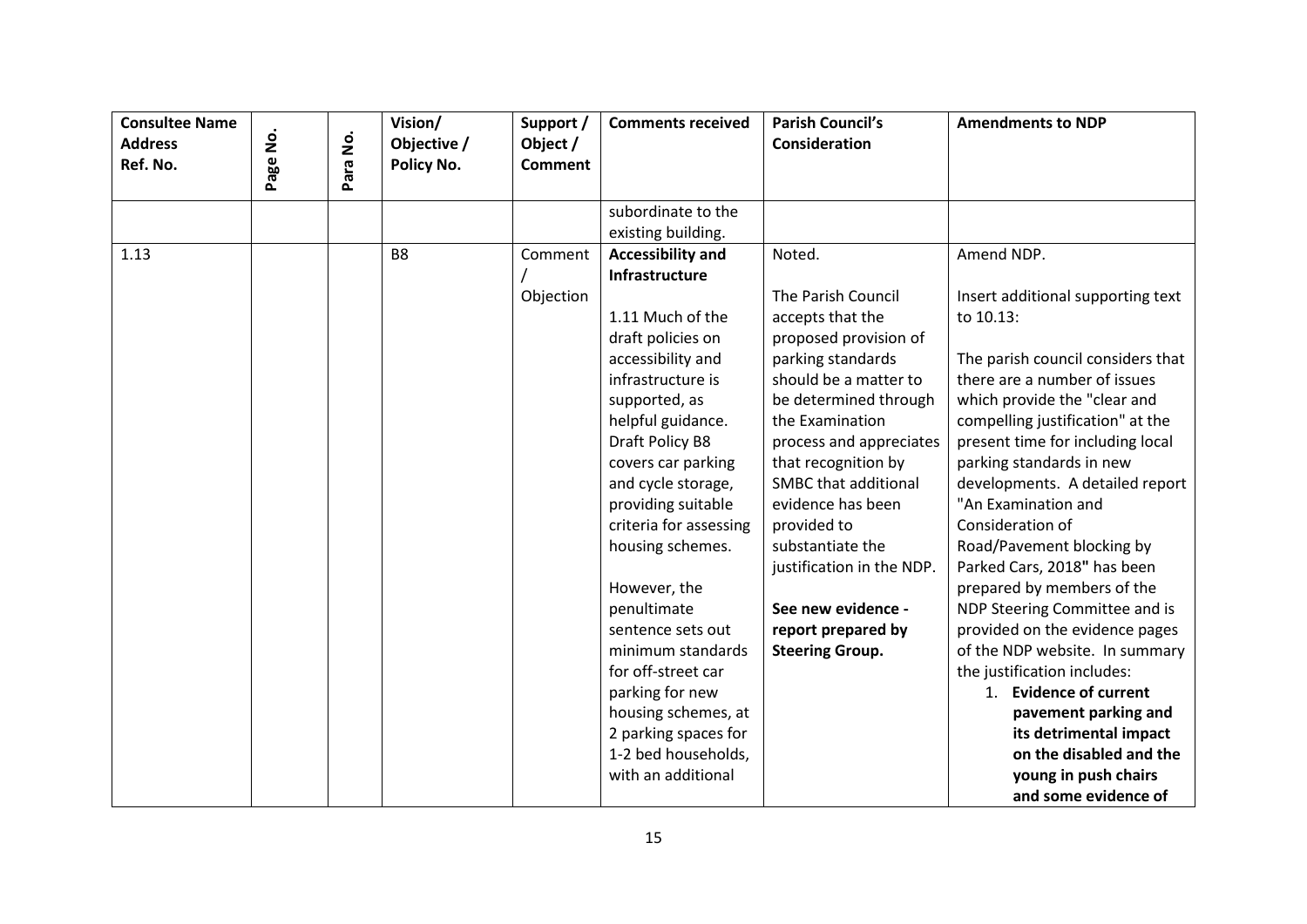| <b>Consultee Name</b><br><b>Address</b><br>Ref. No. | ġ<br>Page | <u>ş</u><br>ara<br>௳ | Vision/<br>Objective /<br>Policy No. | Support /<br>Object /<br><b>Comment</b> | <b>Comments received</b>                 | <b>Parish Council's</b><br><b>Consideration</b> | <b>Amendments to NDP</b>  |
|-----------------------------------------------------|-----------|----------------------|--------------------------------------|-----------------------------------------|------------------------------------------|-------------------------------------------------|---------------------------|
|                                                     |           |                      |                                      |                                         |                                          |                                                 | roads being difficult to  |
|                                                     |           |                      |                                      |                                         | parking space per<br>bedroom thereafter. |                                                 | negotiate for             |
|                                                     |           |                      |                                      |                                         |                                          |                                                 |                           |
|                                                     |           |                      |                                      |                                         |                                          |                                                 | emergency vehicles. In    |
|                                                     |           |                      |                                      |                                         | The wording                              |                                                 | many cases, cars or vans  |
|                                                     |           |                      |                                      |                                         | acknowledges that                        |                                                 | are parked in a manner    |
|                                                     |           |                      |                                      |                                         | this will not always                     |                                                 | that blocks the use of    |
|                                                     |           |                      |                                      |                                         | be possible, but the                     |                                                 | the pavements by          |
|                                                     |           |                      |                                      |                                         | standard may be                          |                                                 | scooters used by the      |
|                                                     |           |                      |                                      |                                         | excessive and work                       |                                                 | disabled, wheel chairs    |
|                                                     |           |                      |                                      |                                         | against the provision                    |                                                 | and those with prams,     |
|                                                     |           |                      |                                      |                                         | of higher densities. It                  |                                                 | particularly double       |
|                                                     |           |                      |                                      |                                         | potentially conflicts                    |                                                 | buggies. A disabled       |
|                                                     |           |                      |                                      |                                         | with the NPPF,                           |                                                 | volunteer reported that   |
|                                                     |           |                      |                                      |                                         | which advises that                       |                                                 | when a pavement is        |
|                                                     |           |                      |                                      |                                         | local standards                          |                                                 | blocked it is hard to get |
|                                                     |           |                      |                                      |                                         | should only be                           |                                                 | his scooter down the      |
|                                                     |           |                      |                                      |                                         | imposed where                            |                                                 | kerb onto the road to     |
|                                                     |           |                      |                                      |                                         | there is clear and                       |                                                 | avoid the obstruction,    |
|                                                     |           |                      |                                      |                                         | compelling                               |                                                 | and then impossible to    |
|                                                     |           |                      |                                      |                                         | justification that                       |                                                 | get back onto the         |
|                                                     |           |                      |                                      |                                         | they are necessary                       |                                                 | pavement afterwards up    |
|                                                     |           |                      |                                      |                                         | to manage the local                      |                                                 | the kerb. Pushchair       |
|                                                     |           |                      |                                      |                                         | road network.                            |                                                 | users do not generally    |
|                                                     |           |                      |                                      |                                         | Indeed the standard                      |                                                 | experience physical       |
|                                                     |           |                      |                                      |                                         | may be                                   |                                                 | difficulties moving up    |
|                                                     |           |                      |                                      |                                         | unnecessary given                        |                                                 | and down kerbs.           |
|                                                     |           |                      |                                      |                                         | the criteria                             |                                                 | However, it was           |
|                                                     |           |                      |                                      |                                         | expressed earlier in                     |                                                 | reported by parents       |
|                                                     |           |                      |                                      |                                         | the policy.                              |                                                 | that they are sometimes   |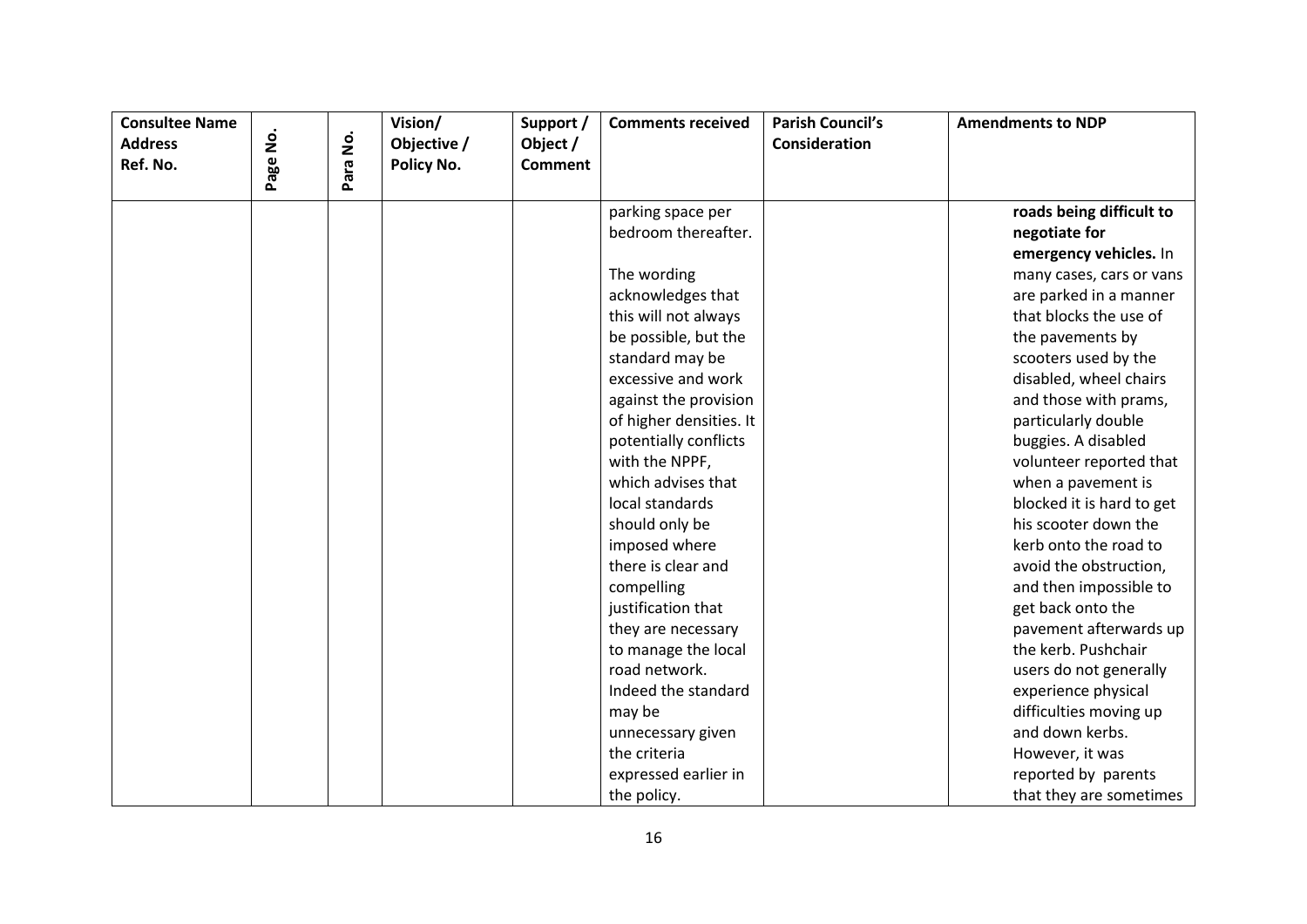| <b>Consultee Name</b><br><b>Address</b><br>Ref. No. | ġ<br>Page | Para No. | Vision/<br>Objective /<br>Policy No. | Support /<br>Object /<br><b>Comment</b> | <b>Comments received</b> | <b>Parish Council's</b><br>Consideration | <b>Amendments to NDP</b>                                                                                                                                                                                                                                                                                                                                                                                                                                                                                                                                                                                                                                                             |
|-----------------------------------------------------|-----------|----------|--------------------------------------|-----------------------------------------|--------------------------|------------------------------------------|--------------------------------------------------------------------------------------------------------------------------------------------------------------------------------------------------------------------------------------------------------------------------------------------------------------------------------------------------------------------------------------------------------------------------------------------------------------------------------------------------------------------------------------------------------------------------------------------------------------------------------------------------------------------------------------|
|                                                     |           |          |                                      |                                         |                          |                                          | reluctant to push their<br>child ahead of them into<br>the road around a<br>parked vehicle due to<br>concerns about being<br>concealed from traffic.<br>That is particularly the<br>case with high vehicles<br>e.g. 4X4s or vans.<br>Charging electric<br>vehicles (EVs) require<br>parking proximity to a<br>power source. On street<br>parking and remote<br>communal parking are<br>inadequate to meet this<br>need. Running an<br>electric lead across a<br>pavement to a parked<br>car to charge it is viewed<br>as unacceptable by<br>householders and<br>current shared parking<br>facilities on newer<br>estates do not have<br>remote charging points<br>in Balsall Common. |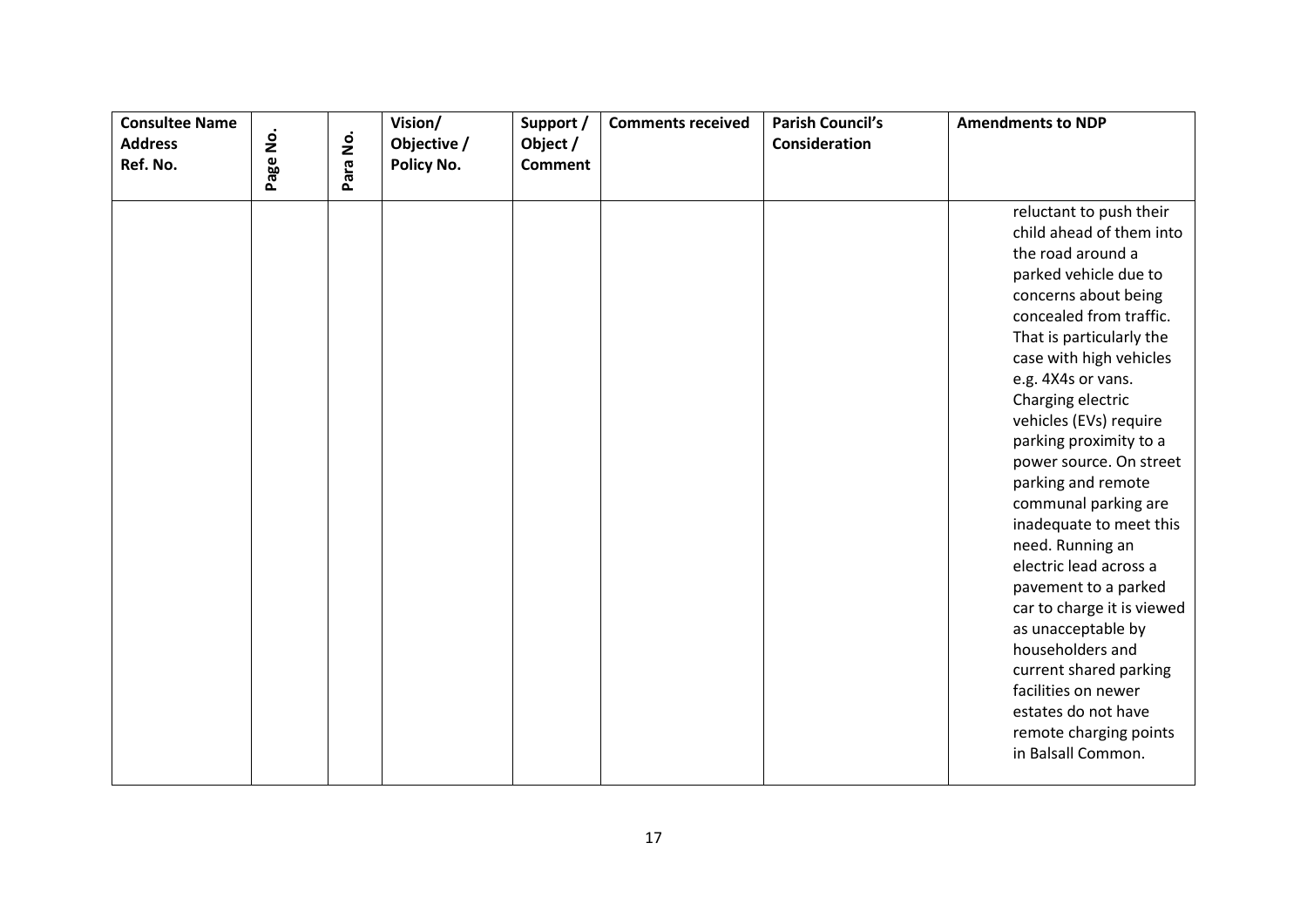| <b>Consultee Name</b><br><b>Address</b><br>Ref. No. | Page No. | Para No. | Vision/<br>Objective /<br>Policy No. | Support /<br>Object /<br><b>Comment</b> | <b>Comments received</b> | <b>Parish Council's</b><br>Consideration | <b>Amendments to NDP</b>                                                                                                                                                                                                                                                                                                                                                                                                                                                                                                                                                                                                                                                                                   |
|-----------------------------------------------------|----------|----------|--------------------------------------|-----------------------------------------|--------------------------|------------------------------------------|------------------------------------------------------------------------------------------------------------------------------------------------------------------------------------------------------------------------------------------------------------------------------------------------------------------------------------------------------------------------------------------------------------------------------------------------------------------------------------------------------------------------------------------------------------------------------------------------------------------------------------------------------------------------------------------------------------|
|                                                     |          |          |                                      |                                         |                          |                                          | 2. The legislative<br>background from the<br>Equality Act 2010 and<br>the duty on public<br>authorities to stop<br>indirect discrimination<br>and remove<br>disadvantages for those<br>with protected<br>characteristics (in this<br>case the disabled and<br>the young). The Equality<br>Act 2010 provides<br>protection from direct<br>and indirect<br>discrimination for a<br>range of "protected<br>characteristics"<br>including disability and<br>age. These mirror and<br>expand on the<br>provisions of Article 14<br>of the Human Rights Act<br>1998. Indirect<br>discrimination occurs<br>where a practice, policy<br>or rule which applies<br>equally to everyone has<br>a worse effect on some |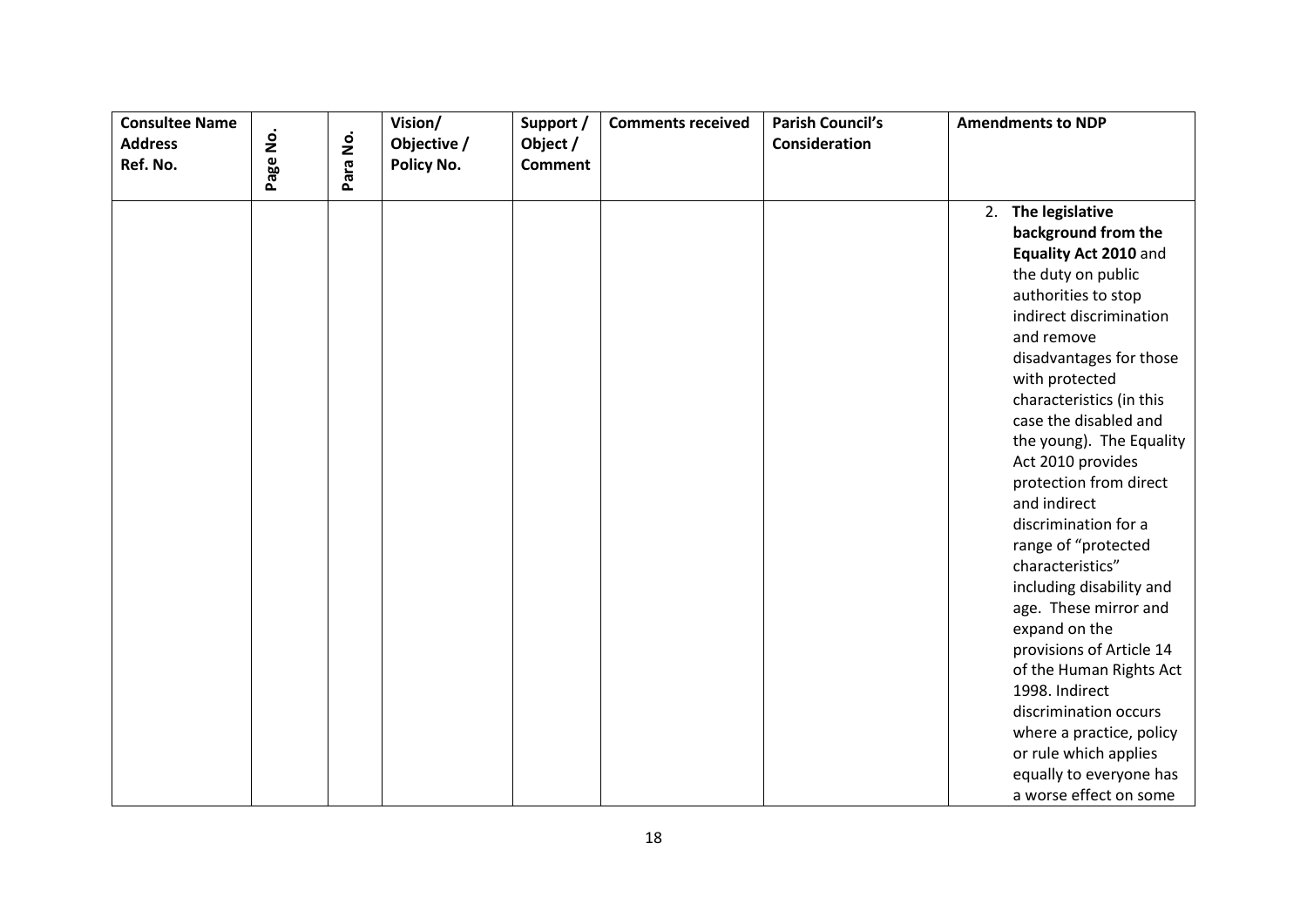| <b>Consultee Name</b><br><b>Address</b><br>Ref. No. | Page No. | Para No. | Vision/<br>Objective /<br>Policy No. | Support /<br>Object /<br><b>Comment</b> | <b>Comments received</b> | <b>Parish Council's</b><br>Consideration | <b>Amendments to NDP</b>                                                                                                                                                                                                                                                                                                                                                                                                                                                                                                                                                                                                                                                                                                                                                                                                      |
|-----------------------------------------------------|----------|----------|--------------------------------------|-----------------------------------------|--------------------------|------------------------------------------|-------------------------------------------------------------------------------------------------------------------------------------------------------------------------------------------------------------------------------------------------------------------------------------------------------------------------------------------------------------------------------------------------------------------------------------------------------------------------------------------------------------------------------------------------------------------------------------------------------------------------------------------------------------------------------------------------------------------------------------------------------------------------------------------------------------------------------|
|                                                     |          |          |                                      |                                         |                          |                                          | people than others. It is<br>clear that pavement<br>parking has a<br>disproportionate impact<br>on those with visual and<br>physical disabilities and<br>those so young that they<br>have travel in push<br>chairs or prams. As such<br>it is practice that<br>indirectly discriminates<br>on the basis of age and<br>disability. A planning<br>regime that fails to take<br>account of the need for<br>adequate and<br>convenient parking for<br>residents' cars that give<br>rise to pavement parking<br>is therefore indirectly<br>discriminatory.<br>Part 11 Chapter 1 of the Equality<br>Act requires public authorities to<br>act to eliminate discrimination<br>and remove disadvantages of<br>those with a "protected<br>characteristic" under the<br>Equality Act. As a matter of<br>public policy local authorities |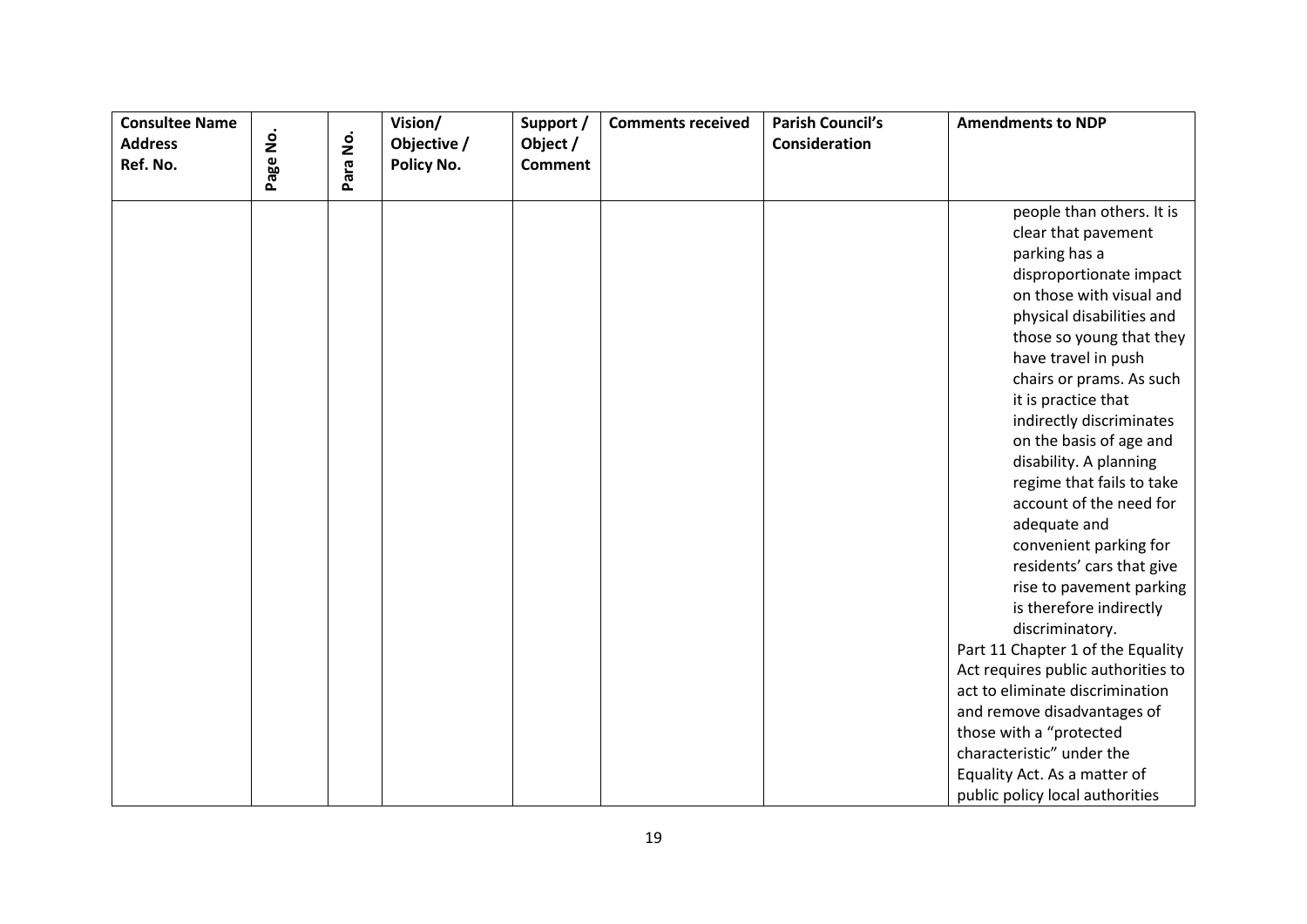| <b>Consultee Name</b>      |          |          | Vision/                   | Support /                  | <b>Comments received</b> | <b>Parish Council's</b> | <b>Amendments to NDP</b>                                                                                                                                                                                                                                                                                                                                                                                                                                                                                                                                                                                                  |
|----------------------------|----------|----------|---------------------------|----------------------------|--------------------------|-------------------------|---------------------------------------------------------------------------------------------------------------------------------------------------------------------------------------------------------------------------------------------------------------------------------------------------------------------------------------------------------------------------------------------------------------------------------------------------------------------------------------------------------------------------------------------------------------------------------------------------------------------------|
| <b>Address</b><br>Ref. No. | Page No. | Para No. | Objective /<br>Policy No. | Object /<br><b>Comment</b> |                          | Consideration           |                                                                                                                                                                                                                                                                                                                                                                                                                                                                                                                                                                                                                           |
|                            |          |          |                           |                            |                          |                         |                                                                                                                                                                                                                                                                                                                                                                                                                                                                                                                                                                                                                           |
|                            |          |          |                           |                            |                          |                         | should therefore seek to plan<br>public space in a way that<br>removes the indirect<br>discrimination. This requirement<br>must be met by any council<br>policies. In addition the revised<br>NPPF 2018, paragraph 110b<br>requires that "applications for<br>development should  b)<br>address the needs of people with<br>disabilities and reduced mobility<br>in relation to modes of<br>transport."<br>The Office of National statistics<br>predicts that the percentage of<br>the population over 65 years of<br>age will rise to almost 25% by<br>2045 from 18% in 2016. A study<br>by RICA (Research Institute for |
|                            |          |          |                           |                            |                          |                         | Consumer Affairs) in 2014<br>showed there were 300 to 350<br>thousand mobility scooters in<br>use with annual sales of 80,000<br>with those sales increasing by 5-<br>10% per annum.                                                                                                                                                                                                                                                                                                                                                                                                                                      |
|                            |          |          |                           |                            |                          |                         | The new data on car<br>3.<br>ownership per                                                                                                                                                                                                                                                                                                                                                                                                                                                                                                                                                                                |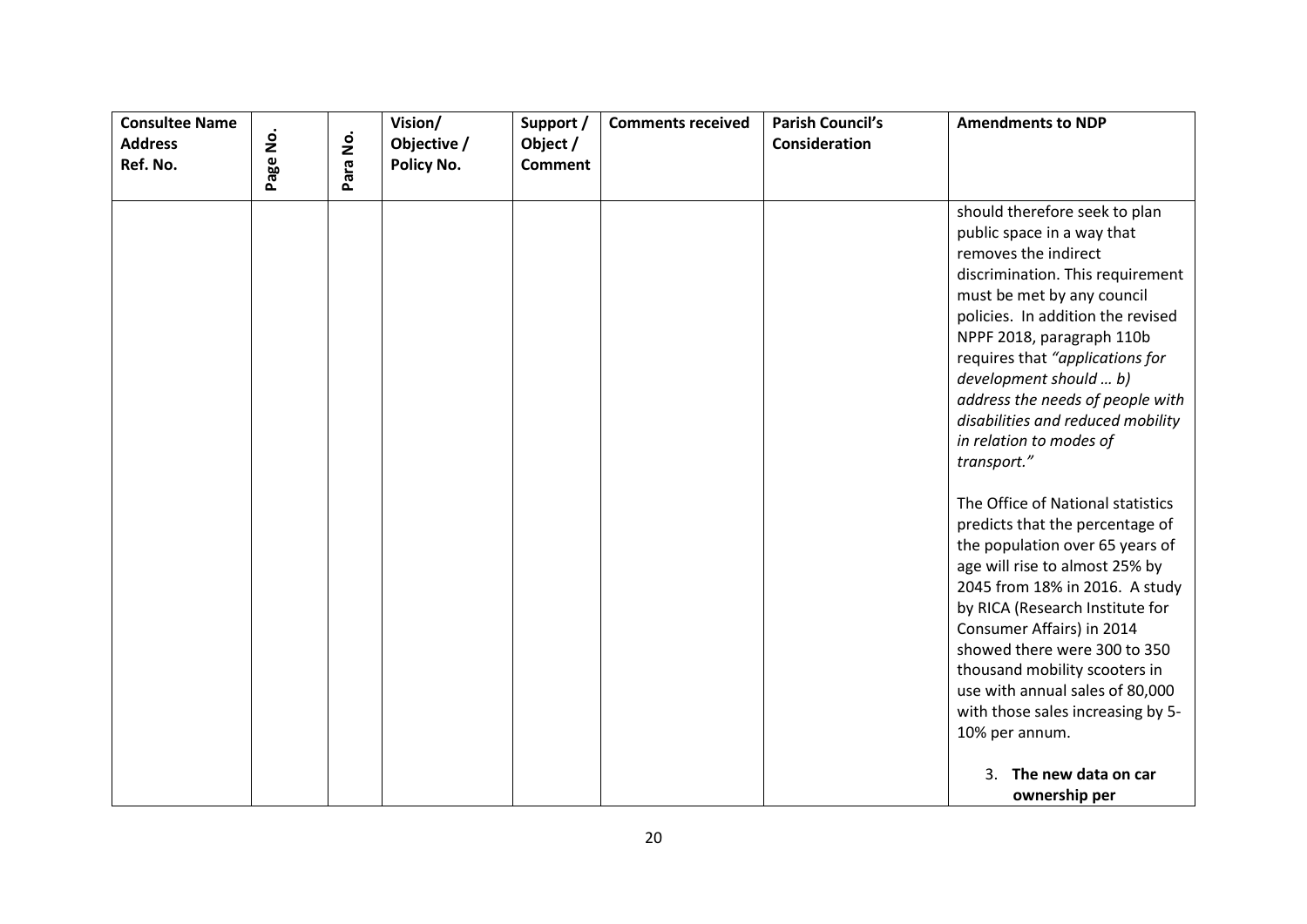| <b>Consultee Name</b><br><b>Address</b><br>Ref. No. | $\dot{\mathsf{p}}$<br>Page | <u>o</u><br>2<br>Para | Vision/<br>Objective /<br>Policy No. | Support /<br>Object /<br><b>Comment</b> | <b>Comments received</b> | <b>Parish Council's</b><br><b>Consideration</b> | <b>Amendments to NDP</b>                                                                                                                                                                                                                                                                                                                                                                                                                                                                                                                                                                                                                              |
|-----------------------------------------------------|----------------------------|-----------------------|--------------------------------------|-----------------------------------------|--------------------------|-------------------------------------------------|-------------------------------------------------------------------------------------------------------------------------------------------------------------------------------------------------------------------------------------------------------------------------------------------------------------------------------------------------------------------------------------------------------------------------------------------------------------------------------------------------------------------------------------------------------------------------------------------------------------------------------------------------------|
|                                                     |                            |                       |                                      |                                         |                          |                                                 | household both in<br>terms of the averages<br>and the distribution <sup>1</sup> . It<br>is important to note that<br>for England 34% of<br>homes have 2 or more<br>cars but for Berkswell it<br>is 64.3%. For Berkswell<br>this very significant<br>difference in cars per<br>household means that if<br>new homes are provided<br>with only 2 car parking<br>places per house then<br>for each 100 houses,<br>26.5 cars will have<br>nowhere to park.<br>Parking on the road is<br>4.<br>inconsistent with<br>charging of electric<br>vehicles and it is<br>Government policy that<br>no new cars will be<br>powered by<br>petrol/diesel in 2040 - a |

 $<sup>1</sup>$  Department for Transport Statistics National Travel Survey, Table NTS9902</sup>

 $\overline{a}$ 

Household car ownership by region and Rural-Urban Classification: England, 2002/03 to 2016/17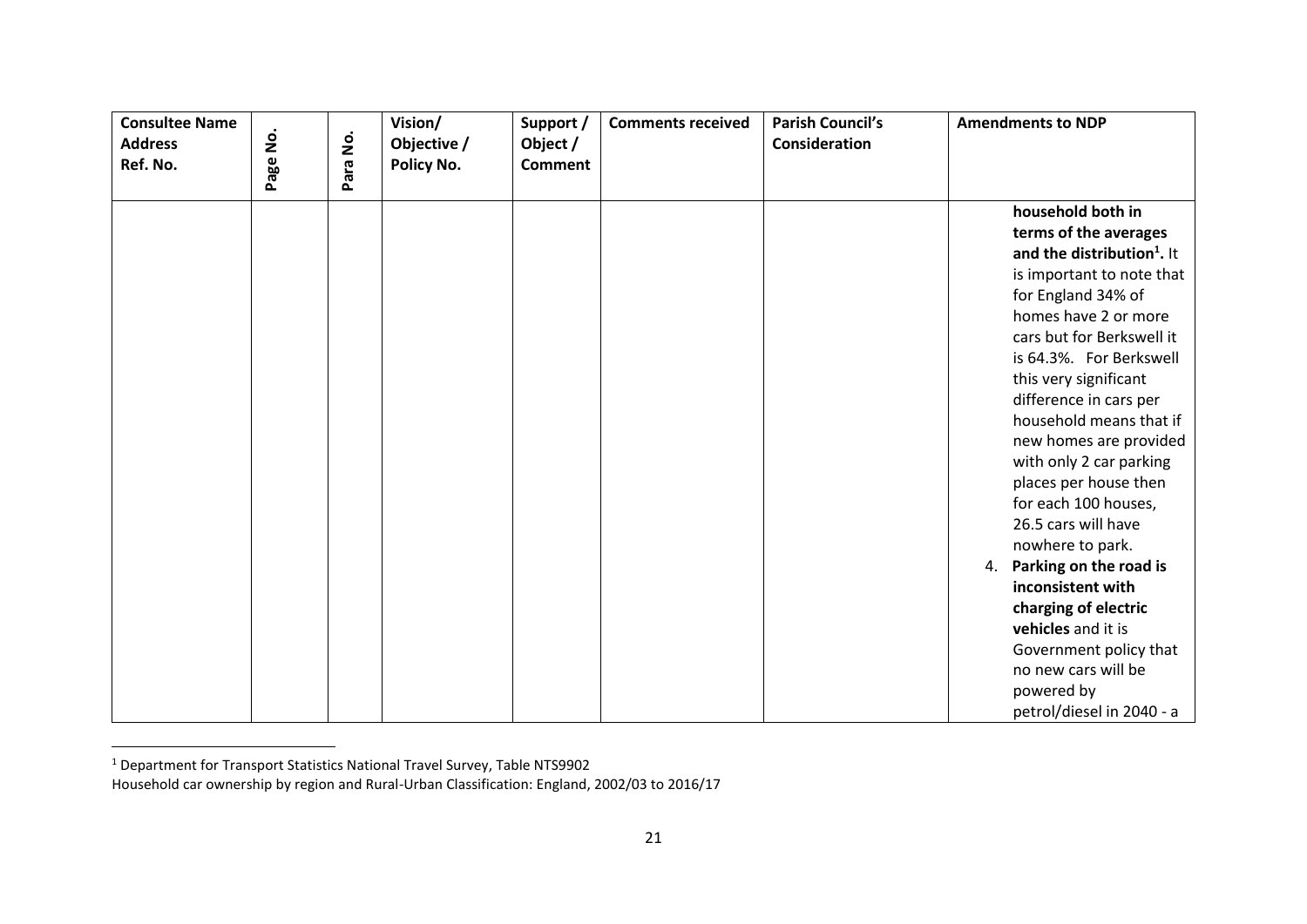| <b>Consultee Name</b> |          |          | Vision/     | Support /      | <b>Comments received</b> | <b>Parish Council's</b> | <b>Amendments to NDP</b>        |
|-----------------------|----------|----------|-------------|----------------|--------------------------|-------------------------|---------------------------------|
| <b>Address</b>        |          |          | Objective / | Object /       |                          | Consideration           |                                 |
| Ref. No.              | Page No. | Para No. | Policy No.  | <b>Comment</b> |                          |                         |                                 |
|                       |          |          |             |                |                          |                         |                                 |
|                       |          |          |             |                |                          |                         | mere 7 years after the          |
|                       |          |          |             |                |                          |                         | end of the plan period.         |
|                       |          |          |             |                |                          |                         | 84% of residents saw            |
|                       |          |          |             |                |                          |                         | this parking provision          |
|                       |          |          |             |                |                          |                         | issue as a priority for a       |
|                       |          |          |             |                |                          |                         | planning policy. This was       |
|                       |          |          |             |                |                          |                         | the third highest priority      |
|                       |          |          |             |                |                          |                         | for residents.                  |
|                       |          |          |             |                |                          |                         | <b>Berkswell has very</b><br>5. |
|                       |          |          |             |                |                          |                         | limited employment              |
|                       |          |          |             |                |                          |                         | opportunities locally           |
|                       |          |          |             |                |                          |                         | and is poorly provided          |
|                       |          |          |             |                |                          |                         | with effective public           |
|                       |          |          |             |                |                          |                         | transport with only a           |
|                       |          |          |             |                |                          |                         | twice hourly train              |
|                       |          |          |             |                |                          |                         | service to central              |
|                       |          |          |             |                |                          |                         | Birmingham and central          |
|                       |          |          |             |                |                          |                         | Coventry and poor/non-          |
|                       |          |          |             |                |                          |                         | existent bus service to         |
|                       |          |          |             |                |                          |                         | the major employment            |
|                       |          |          |             |                |                          |                         | locations of Solihull,          |
|                       |          |          |             |                |                          |                         | Warwick                         |
|                       |          |          |             |                |                          |                         | University/Canley,              |
|                       |          |          |             |                |                          |                         | Kenilworth/Leamington           |
|                       |          |          |             |                |                          |                         | Spa, the Jaguar plant at        |
|                       |          |          |             |                |                          |                         | Honiley and the                 |
|                       |          |          |             |                |                          |                         | industrial/business parks       |
|                       |          |          |             |                |                          |                         | in Coventry giving the          |
|                       |          |          |             |                |                          |                         | much higher than the            |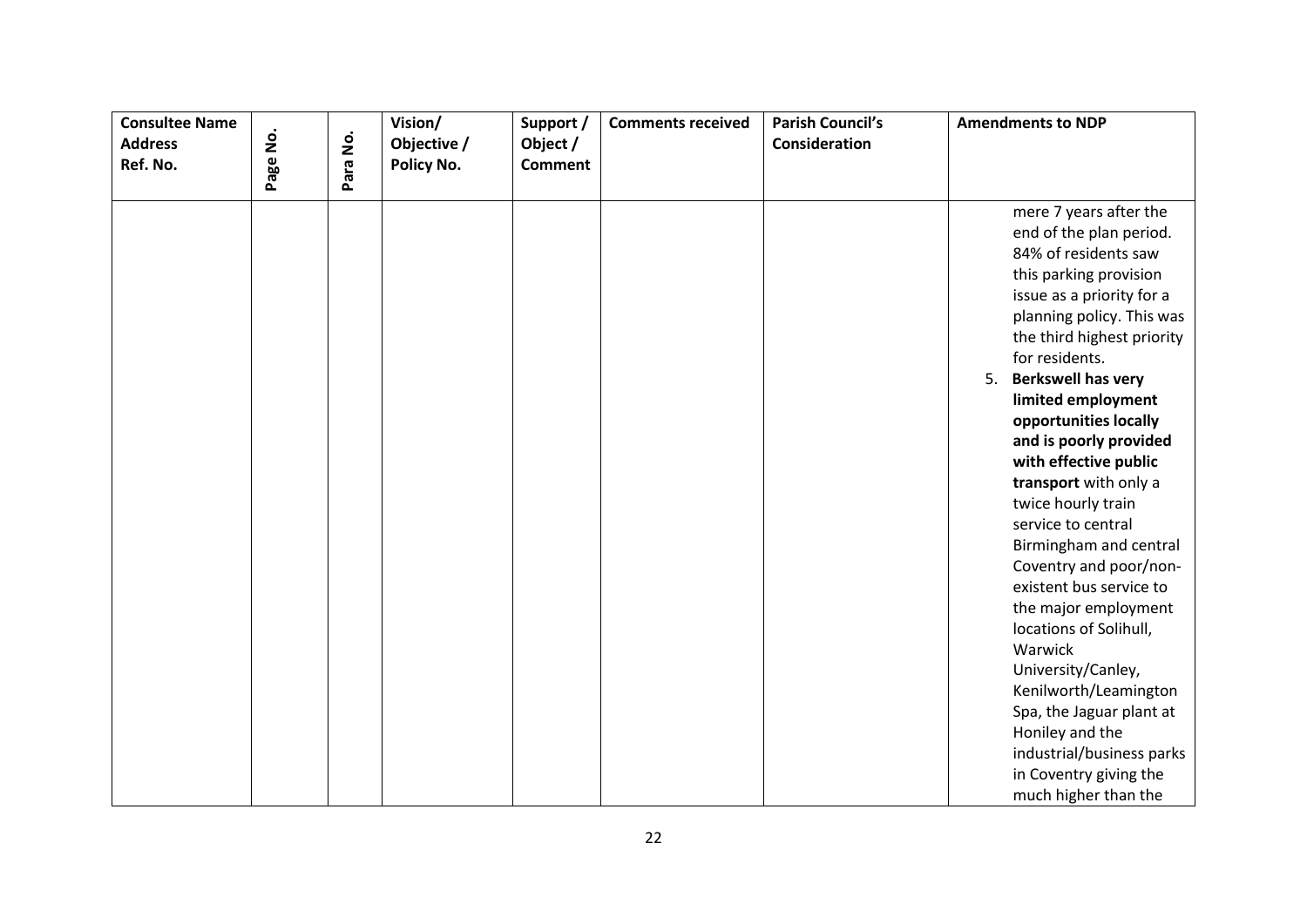| <b>Consultee Name</b><br><b>Address</b><br>Ref. No. | $\dot{\mathsf{S}}$<br>Page | Para No. | Vision/<br>Objective /<br>Policy No. | Support /<br>Object /<br><b>Comment</b> | <b>Comments received</b> | <b>Parish Council's</b><br>Consideration | <b>Amendments to NDP</b>                                                                                                                                                                                                                                                      |
|-----------------------------------------------------|----------------------------|----------|--------------------------------------|-----------------------------------------|--------------------------|------------------------------------------|-------------------------------------------------------------------------------------------------------------------------------------------------------------------------------------------------------------------------------------------------------------------------------|
|                                                     |                            |          |                                      |                                         |                          |                                          | Solihull average car<br>usage rates quoted in<br>the current draft of the<br>NDP. In Berkswell 70%<br>of residents make their<br>daily journeys by car<br>compared to 50% for the<br>Borough (See Solihull<br><b>Connected Transport</b><br>Strategy).<br>Amend Policy B8 to: |
|                                                     |                            |          |                                      |                                         |                          |                                          | <b>Car Parking and Cycle Storage</b>                                                                                                                                                                                                                                          |
|                                                     |                            |          |                                      |                                         |                          |                                          | Developers of new housing<br>schemes will be required to<br>undertake an evaluation of the<br>number of car or van parking<br>spaces and cycle storage<br>needed, taking account of the<br>following:                                                                         |
|                                                     |                            |          |                                      |                                         |                          |                                          | 1. Size of property;<br>2. Proximity to local<br>facilities and public<br>transport provision;                                                                                                                                                                                |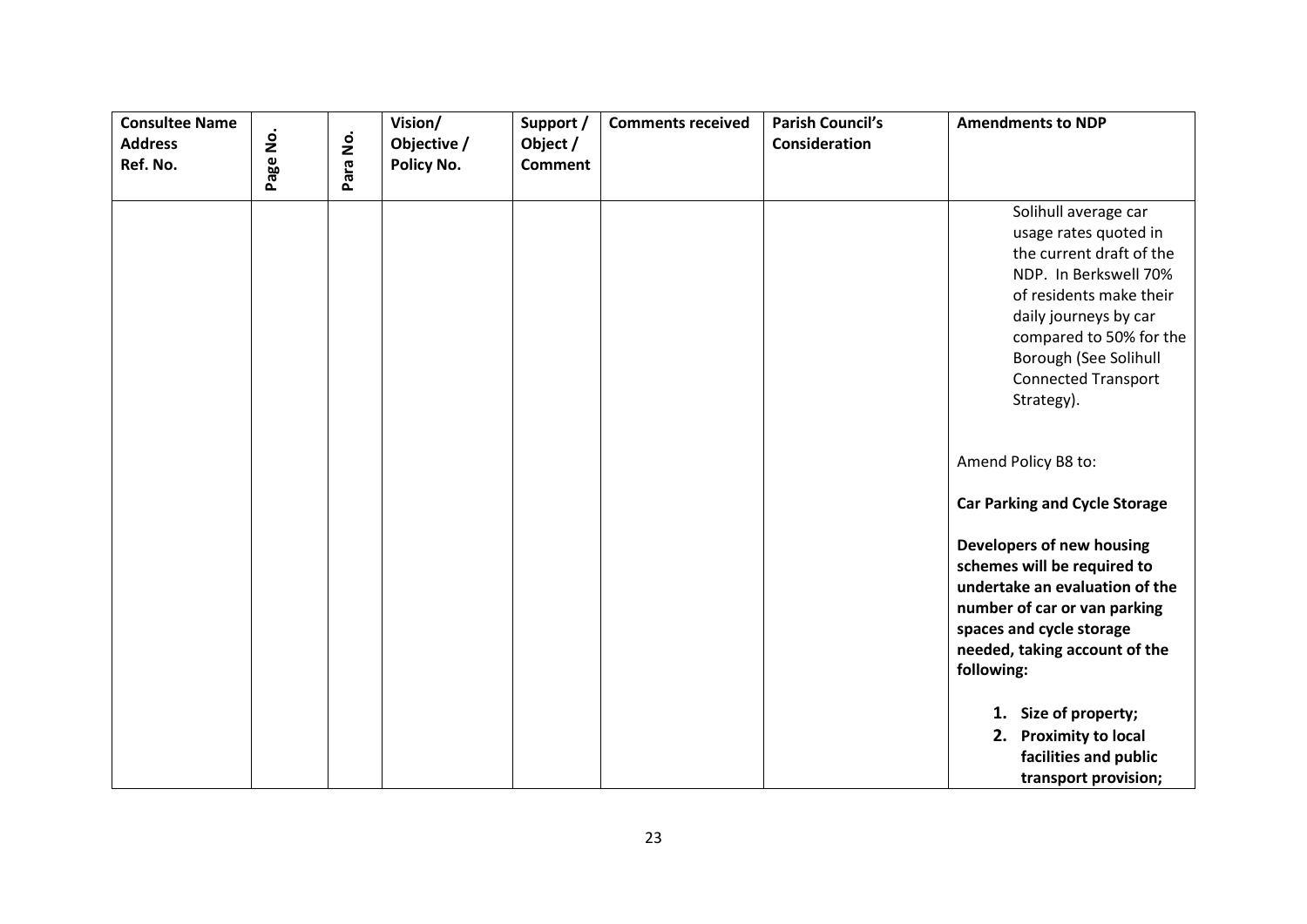| <b>Consultee Name</b><br><b>Address</b><br>Ref. No. | Page No. | Para No. | Vision/<br>Objective /<br>Policy No. | Support /<br>Object /<br><b>Comment</b> | <b>Comments received</b> | <b>Parish Council's</b><br>Consideration | <b>Amendments to NDP</b>                                                                                                                                                                                                                                                                                                                         |
|-----------------------------------------------------|----------|----------|--------------------------------------|-----------------------------------------|--------------------------|------------------------------------------|--------------------------------------------------------------------------------------------------------------------------------------------------------------------------------------------------------------------------------------------------------------------------------------------------------------------------------------------------|
|                                                     |          |          |                                      |                                         |                          |                                          | 3. The average number of<br>cars per household<br>currently in the parish;<br>4. The location of<br>employment and the<br>likely travel to work<br>method and the data<br>from any Transport<br><b>Statement/Assessment</b><br>required by the NPPF;<br>5. The width of roads<br>that would permit<br>effective on street<br>parking without the |
|                                                     |          |          |                                      |                                         |                          |                                          | need for residents to<br>park on pavements or<br>verges<br>Suitable provision for<br>6.<br>visitors' car parking<br>and space for delivery<br>vehicles.<br>7. Provision for<br>communal parking<br>which is close to<br>residents' homes and<br>"overlooked" for<br>security purposes and<br>in accordance with the                              |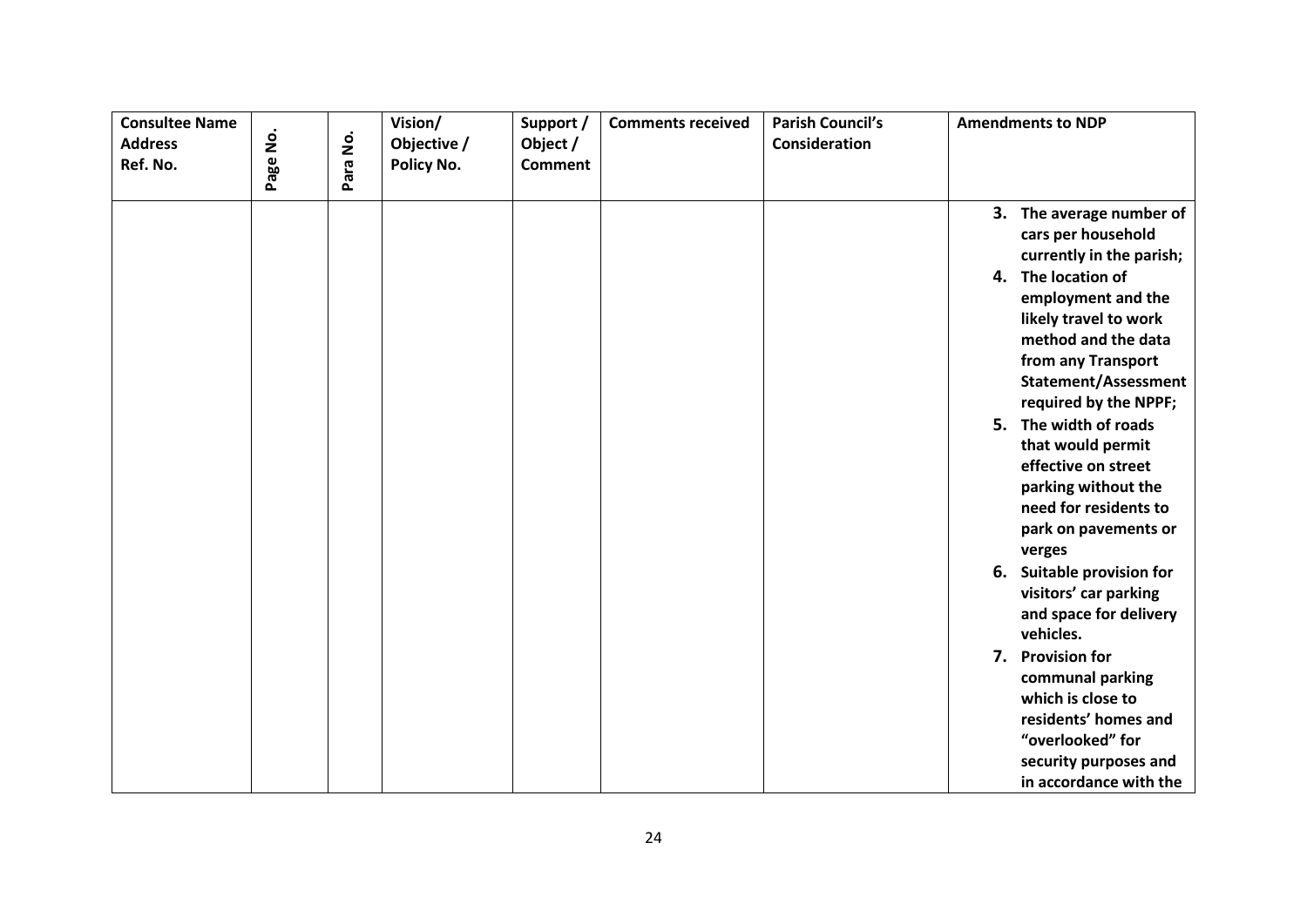| <b>Consultee Name</b><br><b>Address</b><br>Ref. No. | Page No. | Para No. | Vision/<br>Objective /<br>Policy No. | Support /<br>Object /<br><b>Comment</b> | <b>Comments received</b> | <b>Parish Council's</b><br>Consideration | <b>Amendments to NDP</b>                                                                                                                                                                                                                                                                                                                                                                                                                                                                                                                                                                                                                                                                                                      |
|-----------------------------------------------------|----------|----------|--------------------------------------|-----------------------------------------|--------------------------|------------------------------------------|-------------------------------------------------------------------------------------------------------------------------------------------------------------------------------------------------------------------------------------------------------------------------------------------------------------------------------------------------------------------------------------------------------------------------------------------------------------------------------------------------------------------------------------------------------------------------------------------------------------------------------------------------------------------------------------------------------------------------------|
|                                                     |          |          |                                      |                                         |                          |                                          | provisions of the<br><b>Manual for Streets.</b><br>8. As far as is practical, As<br>far as is practical,<br>achieving secure by<br>design in parking and<br>layout to ensure the<br>unimpeded and safe<br>use of pavements and<br>pavement ramps at<br>junctions for those<br>with disabilities both<br>ambulatory and visual<br>and those with young<br>children in prams,<br>buggies and pushchairs<br>to meet the<br>requirements of the<br>Human Rights Act 1993<br>and Equality Act 2010<br>9. The need to ensure<br>access for emergency<br>vehicles even when<br>cars are parked on the<br>roads/streets and<br>10. Supporting the need<br>for residents to charge<br>their electric vehicles<br>(recognising that the |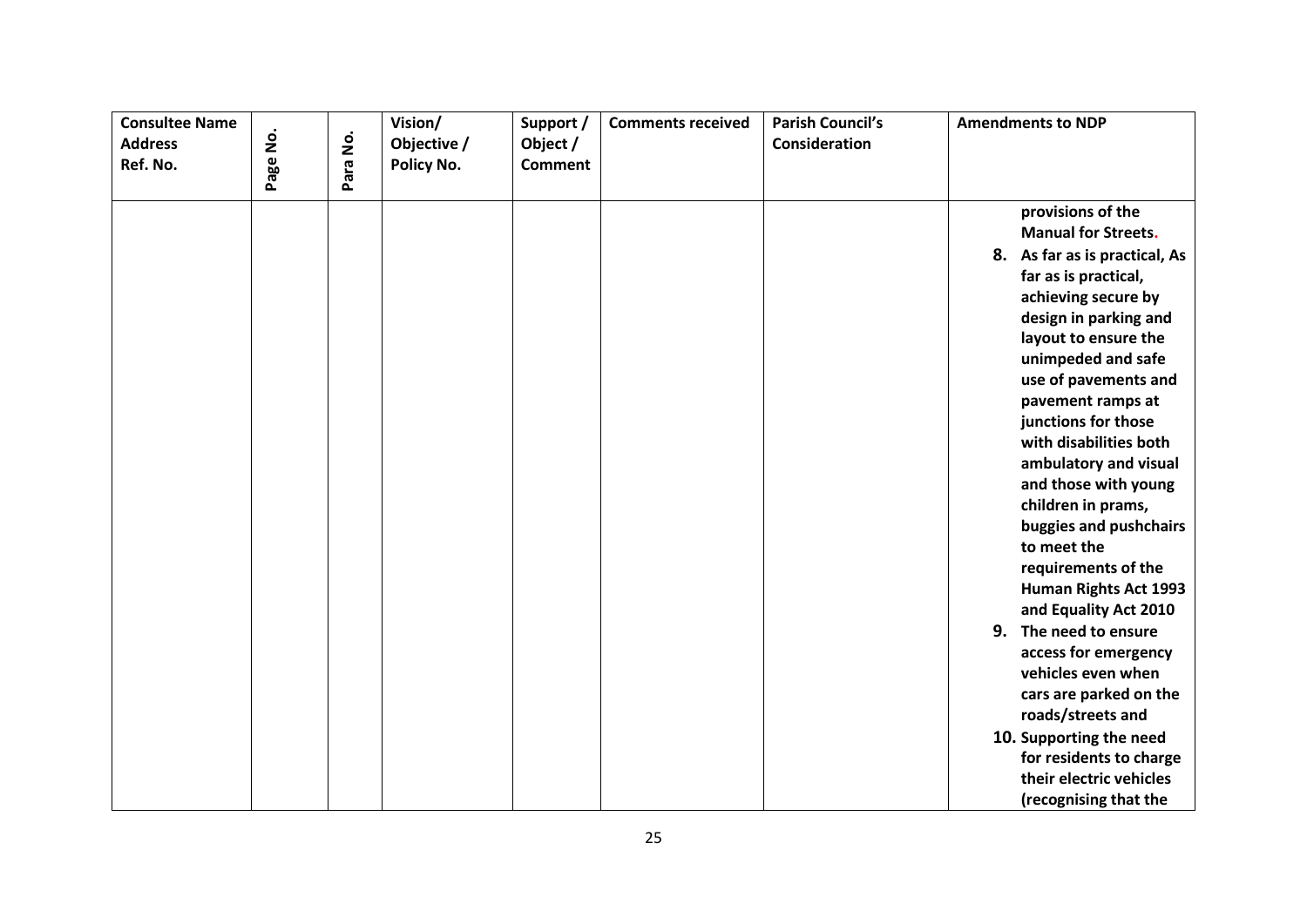| <b>Consultee Name</b>      |          |          | Vision/                   | Support /                  | <b>Comments received</b> | <b>Parish Council's</b> | <b>Amendments to NDP</b>         |
|----------------------------|----------|----------|---------------------------|----------------------------|--------------------------|-------------------------|----------------------------------|
| <b>Address</b><br>Ref. No. | Page No. | Para No. | Objective /<br>Policy No. | Object /<br><b>Comment</b> |                          | Consideration           |                                  |
|                            |          |          |                           |                            |                          |                         |                                  |
|                            |          |          |                           |                            |                          |                         | sale of new cars with            |
|                            |          |          |                           |                            |                          |                         | petrol/diesel engines            |
|                            |          |          |                           |                            |                          |                         | may be banned early              |
|                            |          |          |                           |                            |                          |                         | in the life of new               |
|                            |          |          |                           |                            |                          |                         | housing built under              |
|                            |          |          |                           |                            |                          |                         | this NDP).                       |
|                            |          |          |                           |                            |                          |                         | Where possible, off street car   |
|                            |          |          |                           |                            |                          |                         | parking provision in new         |
|                            |          |          |                           |                            |                          |                         | housing schemes should be        |
|                            |          |          |                           |                            |                          |                         | provided at a minimum            |
|                            |          |          |                           |                            |                          |                         | standard of 2 parking spaces     |
|                            |          |          |                           |                            |                          |                         | per household for households     |
|                            |          |          |                           |                            |                          |                         | of 1-2 bedrooms, and thereafter  |
|                            |          |          |                           |                            |                          |                         | 1 additional car parking space   |
|                            |          |          |                           |                            |                          |                         | per additional bedroom but       |
|                            |          |          |                           |                            |                          |                         | such provision can be reduced    |
|                            |          |          |                           |                            |                          |                         | where suitable and sufficient    |
|                            |          |          |                           |                            |                          |                         | communal and on-street           |
|                            |          |          |                           |                            |                          |                         | parking is provided as defined   |
|                            |          |          |                           |                            |                          |                         | above.                           |
|                            |          |          |                           |                            |                          |                         | For the purposes of this policy, |
|                            |          |          |                           |                            |                          |                         | spaces within garages do not     |
|                            |          |          |                           |                            |                          |                         | count towards the provision of   |
|                            |          |          |                           |                            |                          |                         | car parking spaces but those in  |
|                            |          |          |                           |                            |                          |                         | car ports without doors do       |
|                            |          |          |                           |                            |                          |                         | count towards the provision of   |
|                            |          |          |                           |                            |                          |                         | car parking spaces unless the    |
|                            |          |          |                           |                            |                          |                         | developer can demonstrate that   |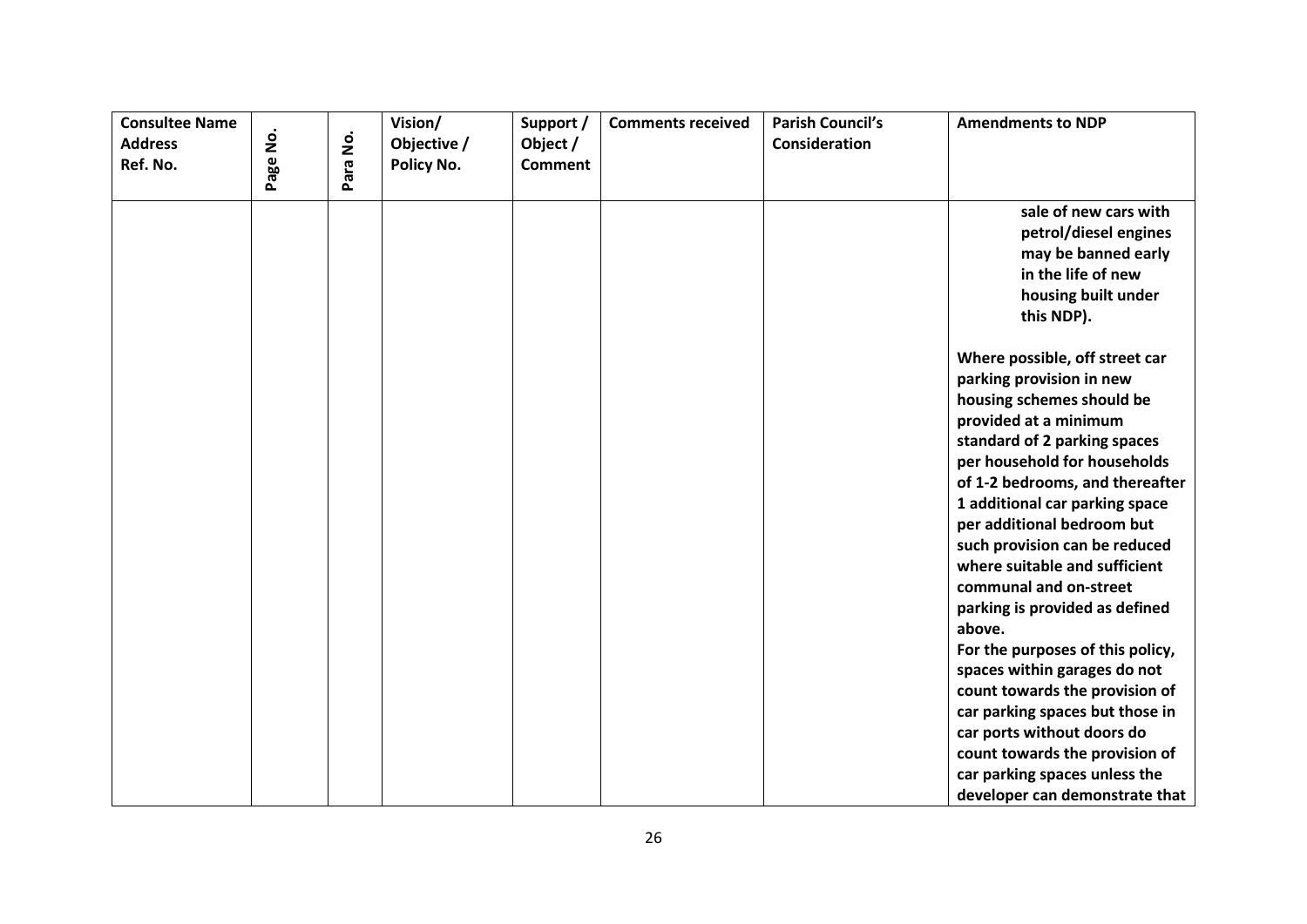| <b>Consultee Name</b><br><b>Address</b><br>Ref. No. | Page No. | Para No. | Vision/<br>Objective /<br>Policy No. | Support /<br>Object /<br><b>Comment</b> | <b>Comments received</b>                                                                                                                                                                                                                 | <b>Parish Council's</b><br>Consideration | <b>Amendments to NDP</b>                                                                                                                                  |
|-----------------------------------------------------|----------|----------|--------------------------------------|-----------------------------------------|------------------------------------------------------------------------------------------------------------------------------------------------------------------------------------------------------------------------------------------|------------------------------------------|-----------------------------------------------------------------------------------------------------------------------------------------------------------|
|                                                     |          |          |                                      |                                         |                                                                                                                                                                                                                                          |                                          | the garage provision will<br>actually be used for parking.<br>All housing schemes should<br>include high quality cycle<br>parking and storage facilities. |
| 1.14                                                |          |          | B <sub>8</sub>                       | Comment                                 | 1.12 It is recognised<br>that the Parish<br>Council feels<br>strongly about this<br>issue, which is<br>highlighted in the list<br>of issues that the<br>community wishes<br>to be addressed in<br>the NDP.                               | As above.                                | As above.                                                                                                                                                 |
|                                                     |          |          |                                      |                                         | It considers there is<br>clear and compelling<br>evidence for such a<br>standard due to<br>local issues and<br>pressures relating to<br>parking and traffic,<br>which will be<br>exacerbated by<br>major development<br>proposals in the |                                          |                                                                                                                                                           |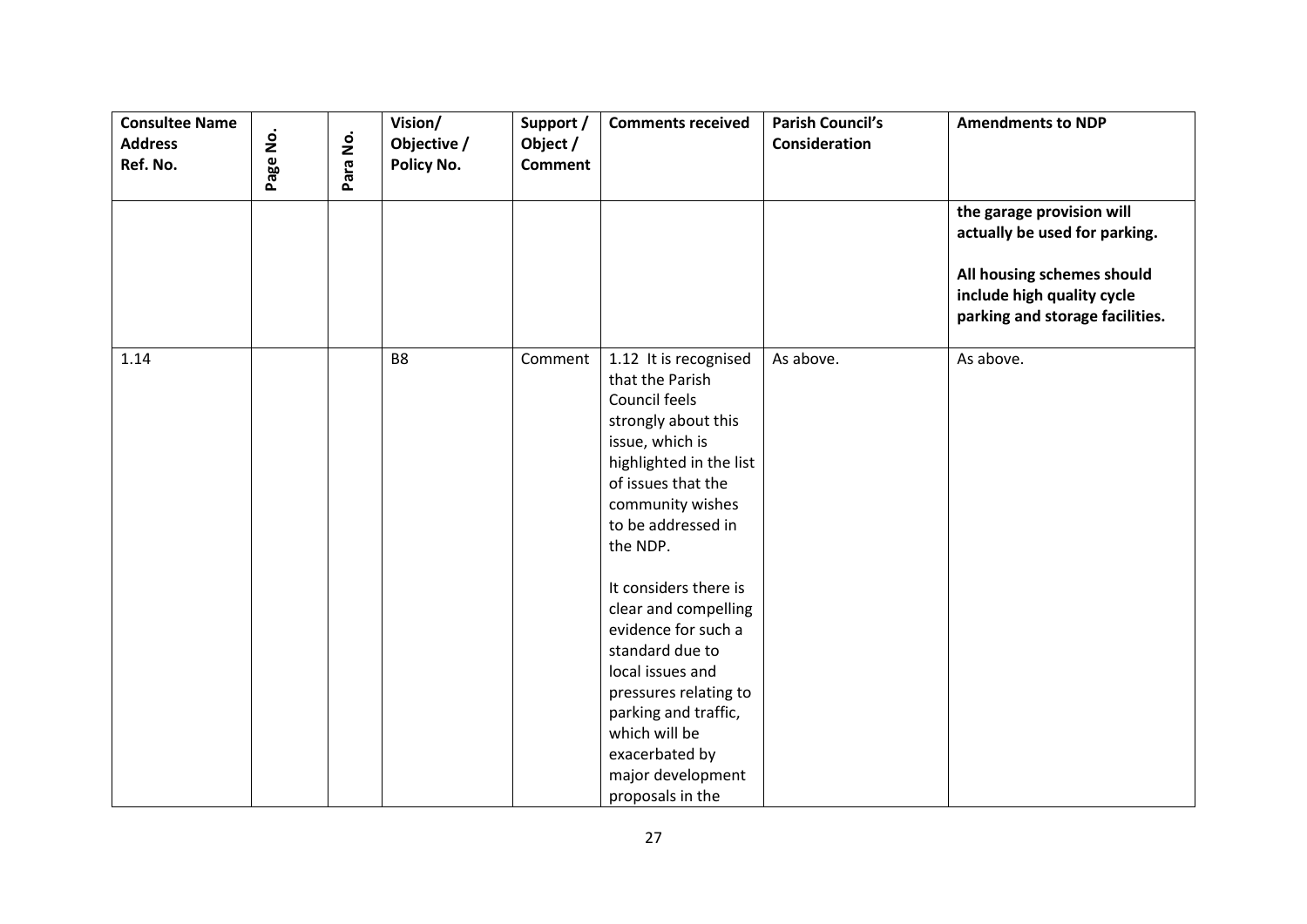| <b>Consultee Name</b><br><b>Address</b><br>Ref. No. | Page No. | Para No. | Vision/<br>Objective /<br>Policy No. | Support /<br>Object /<br><b>Comment</b> | <b>Comments received</b> | <b>Parish Council's</b><br>Consideration | <b>Amendments to NDP</b> |
|-----------------------------------------------------|----------|----------|--------------------------------------|-----------------------------------------|--------------------------|------------------------------------------|--------------------------|
|                                                     |          |          |                                      |                                         |                          |                                          |                          |
|                                                     |          |          |                                      |                                         | area, the high rates     |                                          |                          |
|                                                     |          |          |                                      |                                         | of vehicle ownership     |                                          |                          |
|                                                     |          |          |                                      |                                         | and use of vehicles      |                                          |                          |
|                                                     |          |          |                                      |                                         | for daily journeys in    |                                          |                          |
|                                                     |          |          |                                      |                                         | the area, and the        |                                          |                          |
|                                                     |          |          |                                      |                                         | low population           |                                          |                          |
|                                                     |          |          |                                      |                                         | density which means      |                                          |                          |
|                                                     |          |          |                                      |                                         | that public transport    |                                          |                          |
|                                                     |          |          |                                      |                                         | services are             |                                          |                          |
|                                                     |          |          |                                      |                                         | insufficiently high      |                                          |                          |
|                                                     |          |          |                                      |                                         | frequency.               |                                          |                          |
|                                                     |          |          |                                      |                                         | This additional          |                                          |                          |
|                                                     |          |          |                                      |                                         | justification has        |                                          |                          |
|                                                     |          |          |                                      |                                         | been included in the     |                                          |                          |
|                                                     |          |          |                                      |                                         | Pre-Submission           |                                          |                          |
|                                                     |          |          |                                      |                                         | Draft NDP to try and     |                                          |                          |
|                                                     |          |          |                                      |                                         | address the concern      |                                          |                          |
|                                                     |          |          |                                      |                                         | raised to the First      |                                          |                          |
|                                                     |          |          |                                      |                                         | Draft NDP. The           |                                          |                          |
|                                                     |          |          |                                      |                                         | Council recognises       |                                          |                          |
|                                                     |          |          |                                      |                                         | that on-street           |                                          |                          |
|                                                     |          |          |                                      |                                         | parking is an issue      |                                          |                          |
|                                                     |          |          |                                      |                                         | that needs               |                                          |                          |
|                                                     |          |          |                                      |                                         | considering, and         |                                          |                          |
|                                                     |          |          |                                      |                                         | recommends that          |                                          |                          |
|                                                     |          |          |                                      |                                         | further evidence         |                                          |                          |
|                                                     |          |          |                                      |                                         | illustrating the         |                                          |                          |
|                                                     |          |          |                                      |                                         | extent of the            |                                          |                          |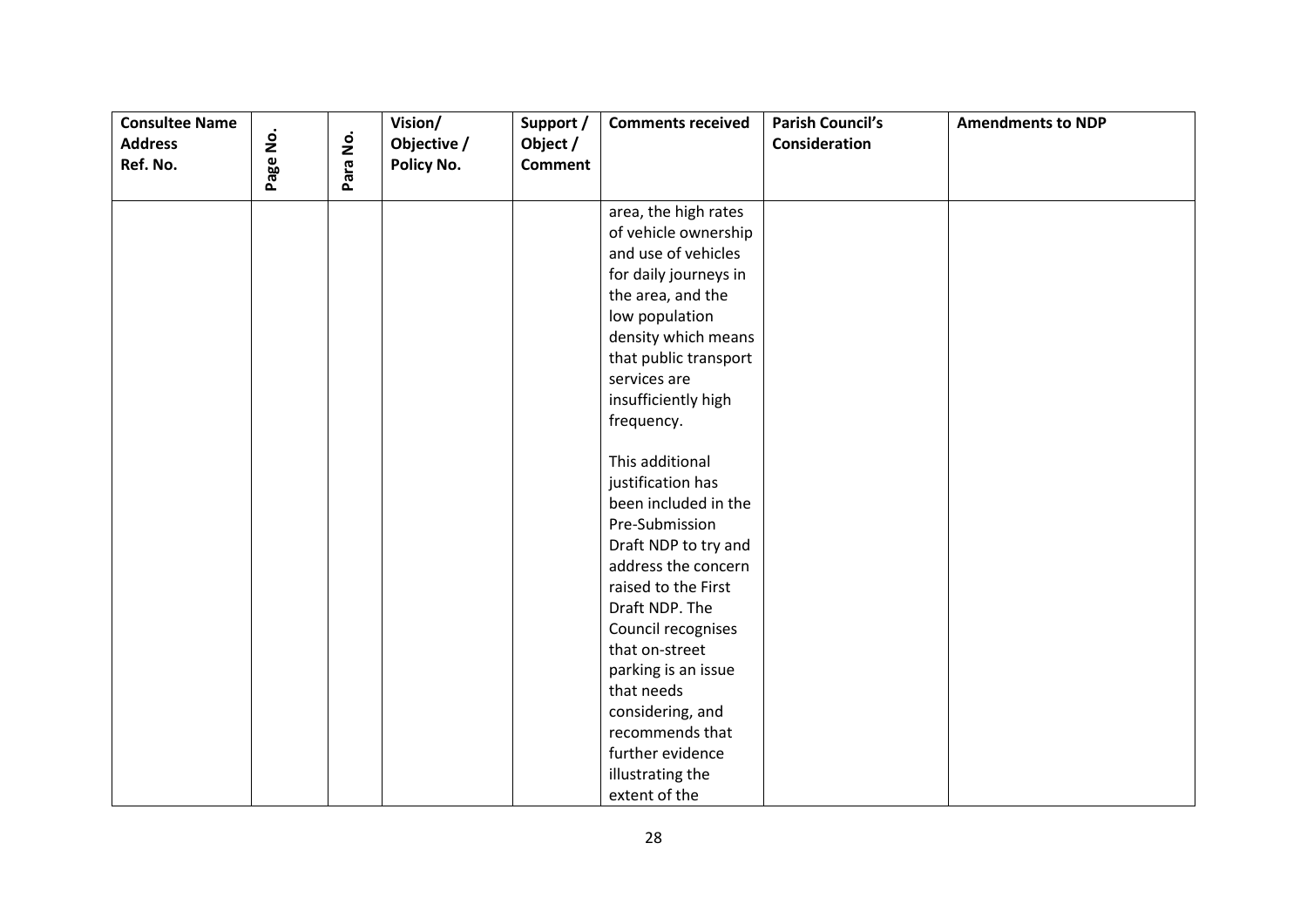| <b>Consultee Name</b><br><b>Address</b><br>Ref. No. | Page No. | Para No. | Vision/<br>Objective /<br>Policy No. | Support /<br>Object /<br><b>Comment</b> | <b>Comments received</b>                                                                                                                                                                                                                                                                                                                               | <b>Parish Council's</b><br><b>Consideration</b> | <b>Amendments to NDP</b> |
|-----------------------------------------------------|----------|----------|--------------------------------------|-----------------------------------------|--------------------------------------------------------------------------------------------------------------------------------------------------------------------------------------------------------------------------------------------------------------------------------------------------------------------------------------------------------|-------------------------------------------------|--------------------------|
|                                                     |          |          |                                      |                                         | problem and the<br>nature of the on-<br>street parking is<br>obtained to support<br>the policy. Given<br>that the wording of<br>the policy allows<br>flexibility to reduce<br>the standard where<br>compliance would<br>not be possible, it<br>may be that testing<br>this policy during the<br>examination is again<br>an appropriate way<br>forward. |                                                 |                          |
| 1.15                                                |          |          | Appendices                           | Comment                                 | <b>Appendices</b><br>1.13 There are few<br>points to raise on<br>the appendices,<br>covering<br>consultation, the<br>Local Plan,<br>affordable housing,<br>traffic calming in<br>Berkswell village,<br>and local                                                                                                                                       | Noted.                                          | No change.               |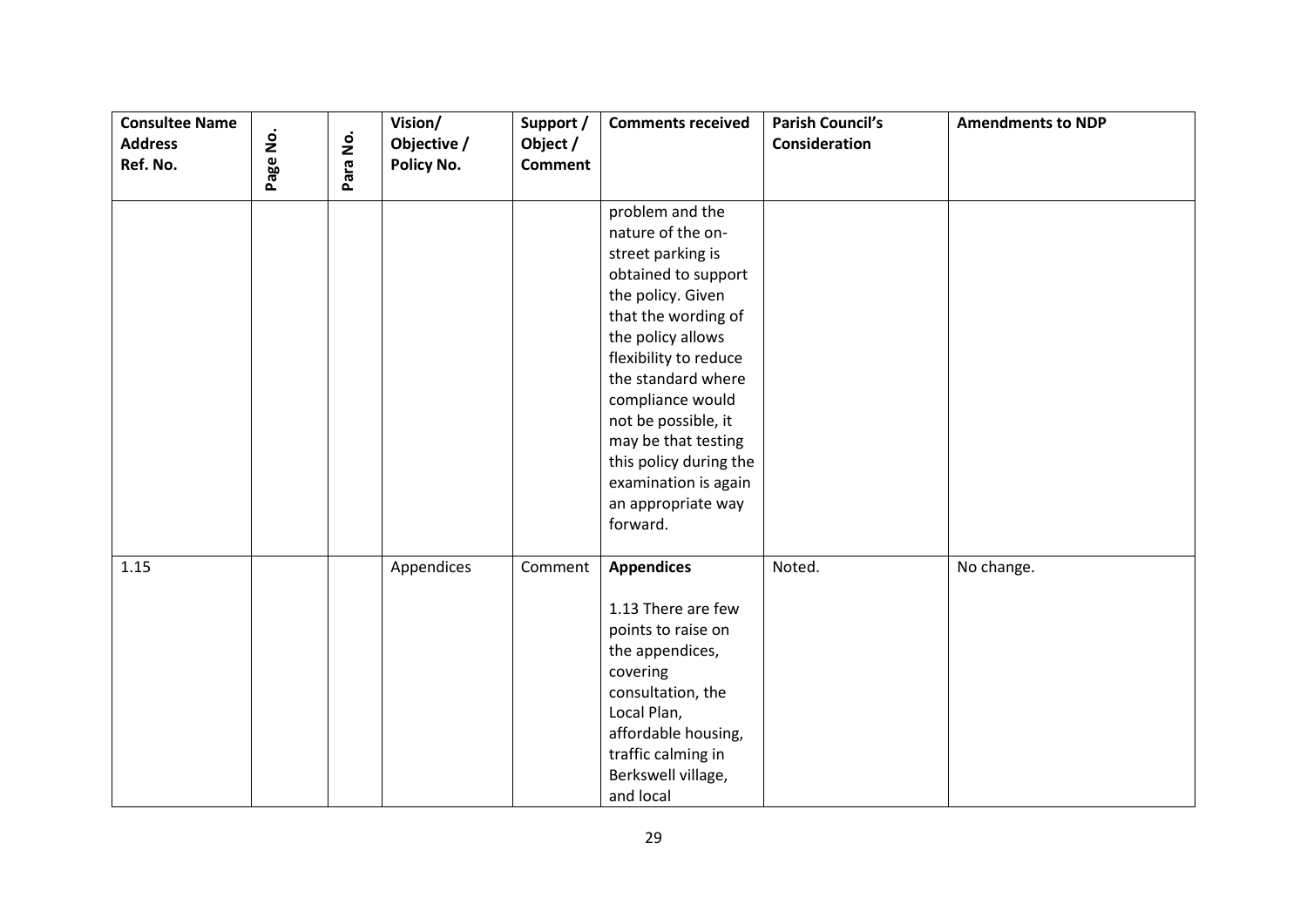| <b>Consultee Name</b> |          |          | Vision/     | Support /      | <b>Comments received</b>                       | <b>Parish Council's</b> | <b>Amendments to NDP</b> |
|-----------------------|----------|----------|-------------|----------------|------------------------------------------------|-------------------------|--------------------------|
| <b>Address</b>        |          |          | Objective / | Object /       |                                                | <b>Consideration</b>    |                          |
| Ref. No.              | Page No. | Para No. | Policy No.  | <b>Comment</b> |                                                |                         |                          |
|                       |          |          |             |                | infrastructure, and                            |                         |                          |
|                       |          |          |             |                | which are mostly                               |                         |                          |
|                       |          |          |             |                | factual.                                       |                         |                          |
|                       |          |          |             |                |                                                |                         |                          |
|                       |          |          |             |                | The Parish Council                             |                         |                          |
|                       |          |          |             |                | should note that                               |                         |                          |
|                       |          |          |             |                | infrastructure                                 |                         |                          |
|                       |          |          |             |                | spending will need                             |                         |                          |
|                       |          |          |             |                | to comply with the                             |                         |                          |
|                       |          |          |             |                | <b>CIL Regulations</b>                         |                         |                          |
|                       |          |          |             |                | 2010, as amended,                              |                         |                          |
|                       |          |          |             |                | and Planning                                   |                         |                          |
|                       |          |          |             |                | Practice Guidance.                             |                         |                          |
|                       |          |          |             |                | The Council can                                |                         |                          |
|                       |          |          |             |                | assist the Parish                              |                         |                          |
|                       |          |          |             |                | Council in identifying<br>local infrastructure |                         |                          |
|                       |          |          |             |                | needs in accordance                            |                         |                          |
|                       |          |          |             |                | with the emerging                              |                         |                          |
|                       |          |          |             |                | Infrastructure                                 |                         |                          |
|                       |          |          |             |                | Delivery Plan for the                          |                         |                          |
|                       |          |          |             |                | Local Plan Review.                             |                         |                          |
| 1.16                  |          |          | All         | Support        | <b>Conclusion</b>                              | Noted.                  | No change.               |
|                       |          |          |             |                |                                                |                         |                          |
|                       |          |          |             |                | 1.14 In summary and                            |                         |                          |
|                       |          |          |             |                | notwithstanding the                            |                         |                          |
|                       |          |          |             |                | above points, it is to                         |                         |                          |
|                       |          |          |             |                | be welcomed that                               |                         |                          |
|                       |          |          |             |                | the Parish Council                             |                         |                          |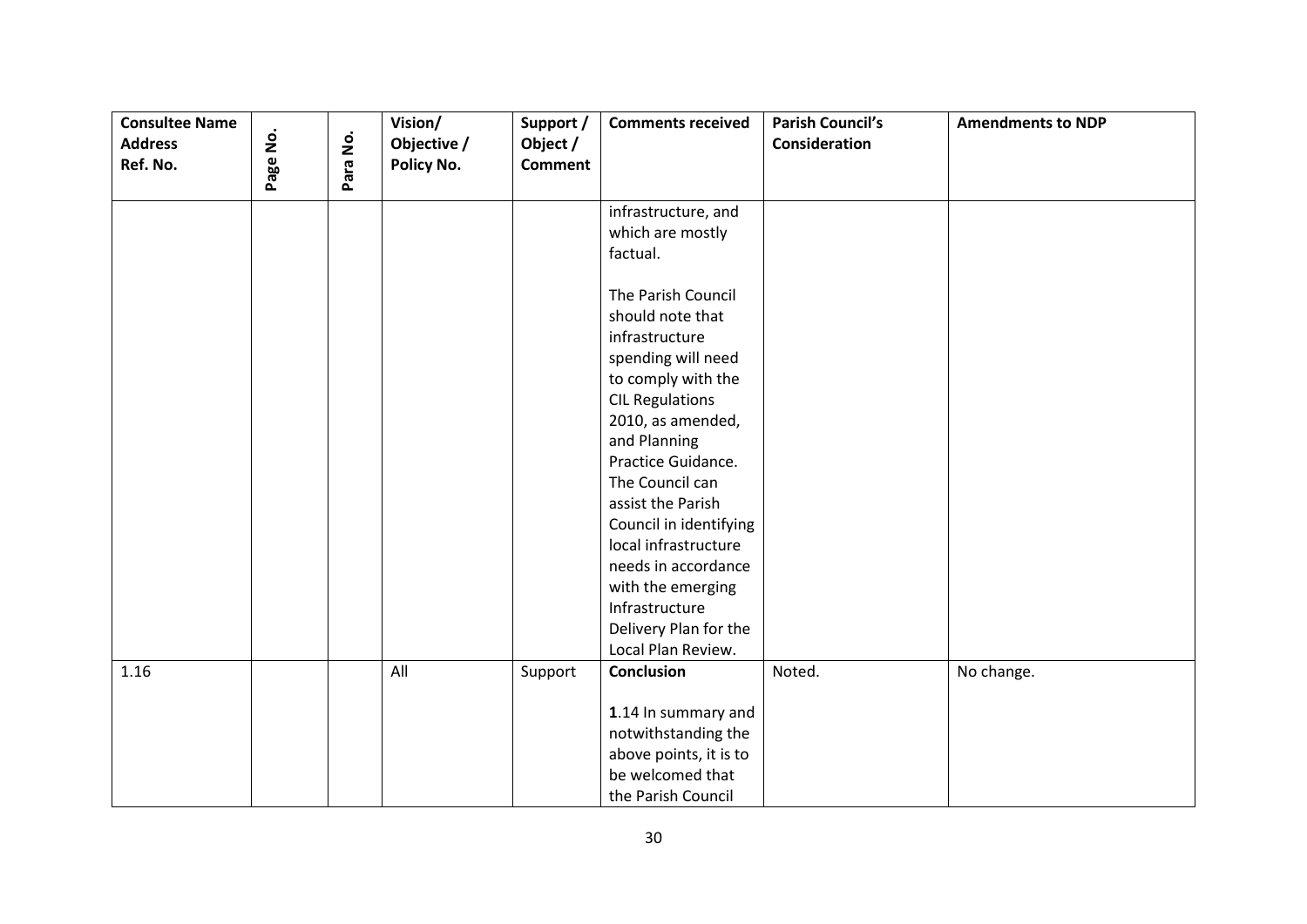| <b>Consultee Name</b><br><b>Address</b><br>Ref. No. | Page No. | Para No. | Vision/<br>Objective /<br>Policy No. | Support /<br>Object /<br><b>Comment</b> | <b>Comments received</b>                                                                                                                                                                                                                                                                                                                                                                                                                                                                                                                                                                                          | <b>Parish Council's</b><br>Consideration | <b>Amendments to NDP</b> |
|-----------------------------------------------------|----------|----------|--------------------------------------|-----------------------------------------|-------------------------------------------------------------------------------------------------------------------------------------------------------------------------------------------------------------------------------------------------------------------------------------------------------------------------------------------------------------------------------------------------------------------------------------------------------------------------------------------------------------------------------------------------------------------------------------------------------------------|------------------------------------------|--------------------------|
|                                                     |          |          |                                      |                                         | has taken on board<br>many of the informal<br>comments from<br>officers throughout<br>the process so far. It<br>is clear that a<br>significant amount<br>of work has gone<br>into drafting the<br>plan and this is to be<br>commended. The<br>Council welcomes<br>the progress made<br>and work<br>undertaken on the<br>draft NDP and is<br>grateful for the<br>positive manner in<br>which its feedback<br>has been received.<br>However, in order<br>for the plan to meet<br>the basic conditions,<br>including the need<br>to be in general<br>conformity with the<br>strategic policies of<br>the development |                                          |                          |
|                                                     |          |          |                                      |                                         | plan, the above                                                                                                                                                                                                                                                                                                                                                                                                                                                                                                                                                                                                   |                                          |                          |